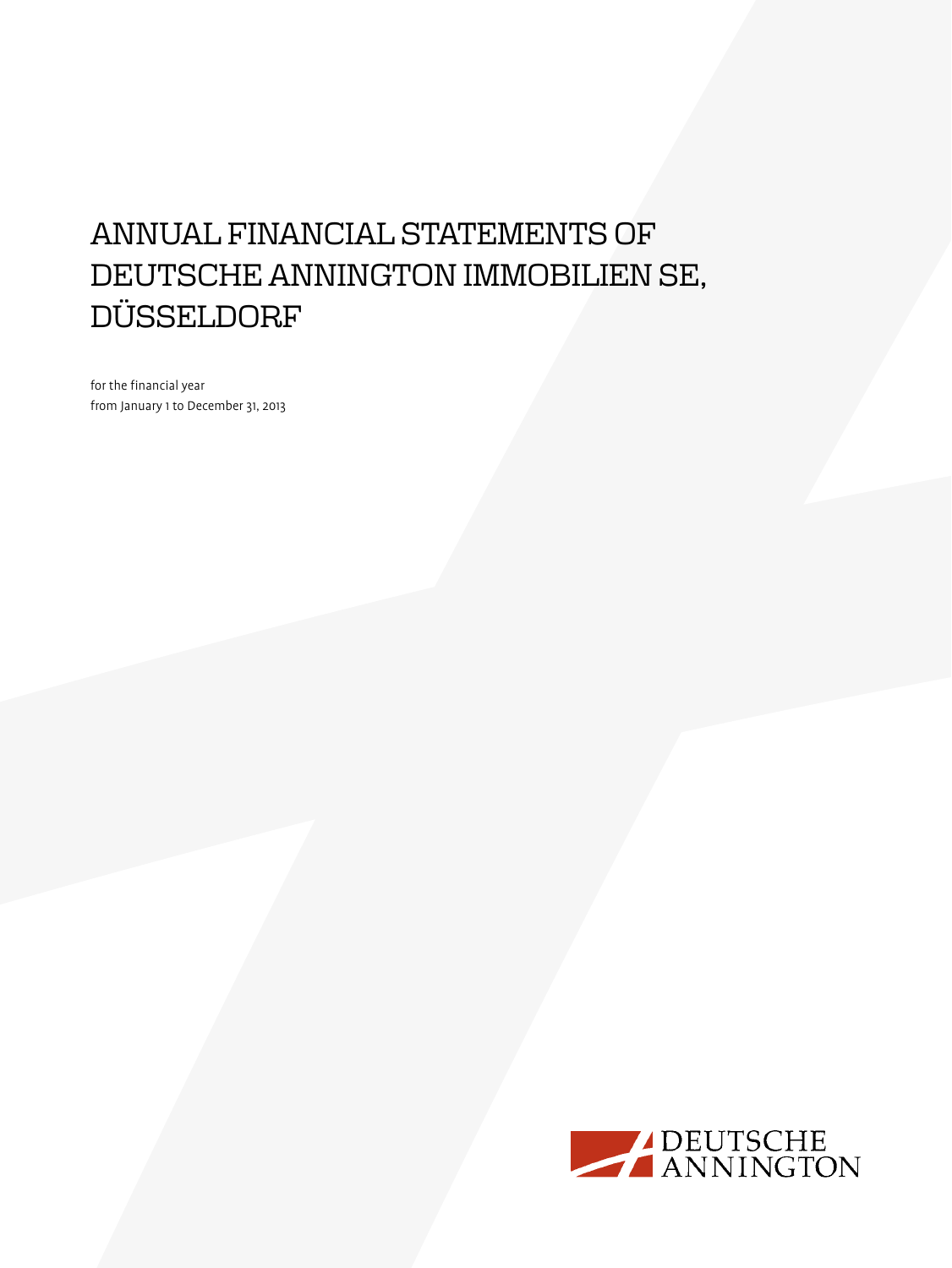

06 Statement of Fixed Assets Movements

O8<br>Notes

33 Shareholdings

36 Auditor's Report

37 Responsibility Statement

# Annual Financial Statements

04<br>Balance Sheet

05<br>Income Statement

## Further Information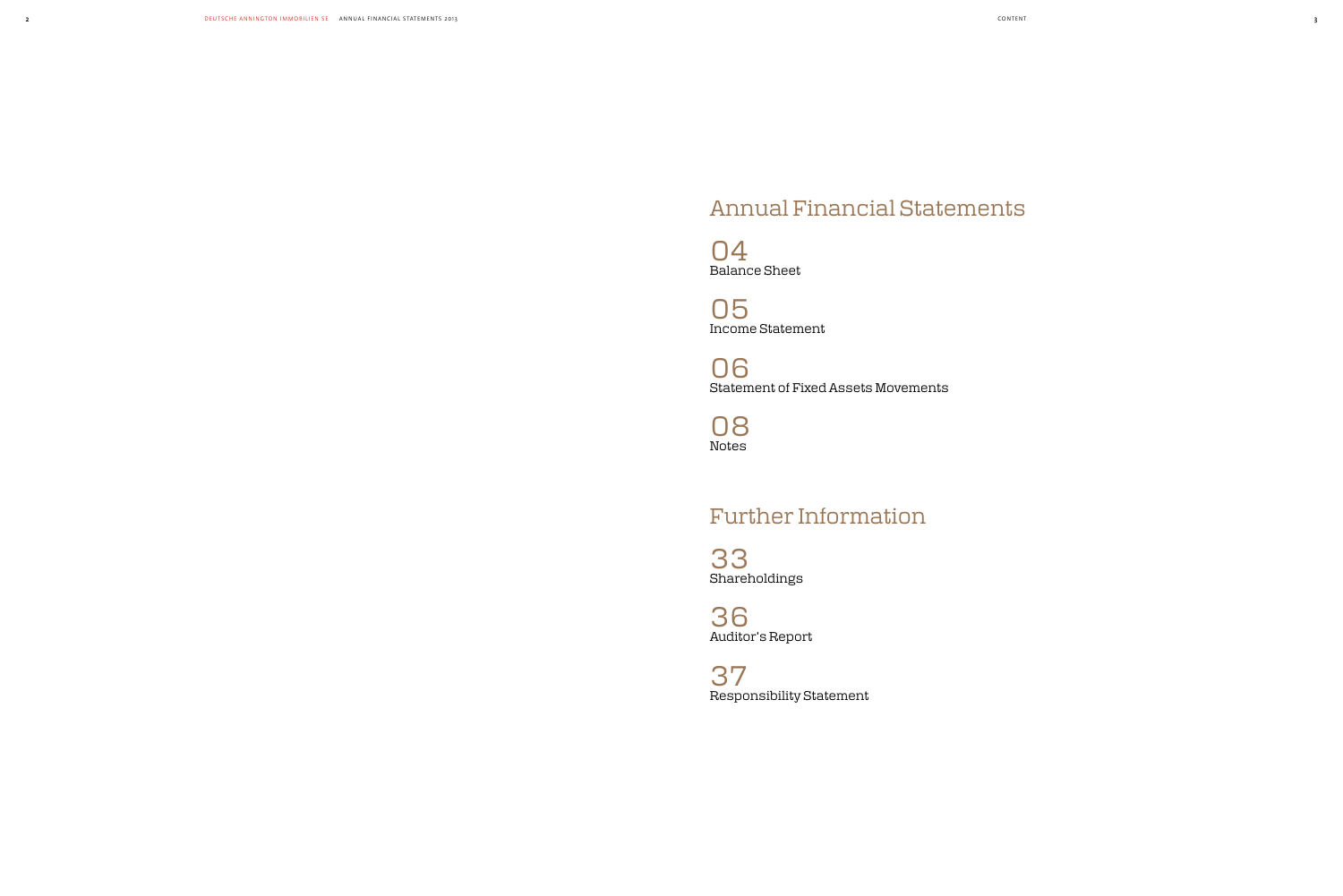## Balance Sheet Income Statement Annex 1 Annex 2

*January 1 to December 31* 

| in $\epsilon$                                                                | Notes          | 31.12.2013       | 31.12.2012       |
|------------------------------------------------------------------------------|----------------|------------------|------------------|
| <b>ASSETS</b>                                                                |                |                  |                  |
| A. FIXED ASSETS                                                              | 1              |                  |                  |
| I. Intangible assets                                                         |                |                  |                  |
| Commercial and industrial property rights and similar rights                 |                | 159.36           | 637.42           |
| II. Tangible assets                                                          |                |                  |                  |
| Other equipment, fixtures, furniture and office equipment                    |                | 353,566.42       | 799,047.97       |
| III. Financial assets                                                        | $\overline{2}$ |                  |                  |
| Shares in affiliated companies                                               |                | 1,608,885,547.82 | 1,606,094,881.92 |
| Investments                                                                  |                | 520.00           | 520.00           |
| Other long-term loans                                                        |                | 3,415,633.91     | 5,293,129.49     |
|                                                                              |                | 1,612,301,701.73 | 1,611,388,531.41 |
|                                                                              |                | 1,612,655,427.51 | 1,612,188,216.80 |
| <b>B.</b> Current assets                                                     |                |                  |                  |
| I. Receivables and other assets                                              | 3              |                  |                  |
| Receivables from affiliated companies                                        |                | 764,687,957.30   | 193,719,326.98   |
| Receivables to companies in which the company holds a participating interest |                | 2,058,264.65     | 2,120,904.48     |
| Other assets                                                                 |                | 4,265,897.94     | 1,521,482.35     |
|                                                                              |                | 771,012,119.89   | 197, 361, 713.81 |
| II. Cash and cash equivalents                                                | 4              |                  |                  |
| Cash, balances at banks                                                      |                | 408,633,861.63   | 70,568,541.08    |
|                                                                              |                | 1,179,645,981.52 | 267,930,254.89   |
| C. Prepaid expenses                                                          | 5              | 2,342,983.86     | 10,710.00        |
| D. Surplus from offsetting                                                   | 6              | 679,855.14       | 677,773.32       |
| <b>TOTAL ASSETS</b>                                                          |                | 2,795,324,248.03 | 1,880,806,955.01 |

### Equity and Liabilities

| A. Equity                                       | 7  |                  |                  |
|-------------------------------------------------|----|------------------|------------------|
| I. Share capital                                | 8  | 224,242,425.00   | 120,000.00       |
| II. Capital reserve                             | 9  | 1,444,000,000.00 | 1,052,308,434.22 |
| III. Revenue reserves                           |    |                  |                  |
| 1. Legal reserve                                | 10 | 12,000.00        | 12,000.00        |
| 2. Other revenue reserves                       | 11 | 25,588.00        | 25,588.00        |
| IV. Net profit for the year                     | 12 | 195,583,207.82   | 174,054,506.30   |
|                                                 |    | 1,863,863,220.82 | 1,226,520,528.52 |
| <b>B. Provisions</b>                            |    |                  |                  |
| Provisions for pensions and similar obligations | 13 | 33,186,166.60    | 32,376,336.27    |
| Provisions for taxes                            |    | 6,954,887.00     | 6,600,000.00     |
| Other provisions                                | 14 | 37,670,527.53    | 63,922,190.98    |
|                                                 |    | 77,811,581.13    | 102,898,527.25   |
| C. Liabilities                                  | 15 |                  |                  |
| Liabilities to banks                            |    |                  | 2,685,573.85     |
| Trade payables                                  |    | 1,195,148.41     | 9,930,814.15     |
| Liabilities to affiliated companies             |    | 851,122,142.15   | 537,454,547.80   |
| Other liabilities                               |    | 1,332,155.52     | 1,316,963.44     |
|                                                 |    | 853,649,446.08   | 551,387,899.24   |
| <b>SUMME PASSIVA</b>                            |    | 2,795,324,248.03 | 1,880,806,955.01 |

| in $\epsilon$                                                          | Notes | 2013              | 2012             |
|------------------------------------------------------------------------|-------|-------------------|------------------|
| Other operating income                                                 | 16    | 102,069,740.90    | 136,642,485,12   |
| <b>GROSS PROFIT</b>                                                    |       | 102,069,740.90    | 136,642,485.12   |
| Personnel expenses                                                     |       |                   |                  |
| a) Wages and salaries                                                  |       | $-30,227,715.49$  | $-40,809,292.66$ |
| b) Social security contributions and expenses for pensions and support | 17    | $-3,002,912.16$   | $-3,575,264.71$  |
|                                                                        |       | $-33,230,627.65$  | $-44,384,557.37$ |
| Amortisation of intangible assets and depreciation of tangible assets  | 18    | $-498,345.99$     | $-863,502.39$    |
| Other operating expenses                                               | 19    | $-101,340,589.74$ | $-89,076,205.58$ |
| Income from investments                                                | 20    | 3,786,859.48      | 3,980,122.39     |
| Income from profit transfer agreements                                 | 21    | 28,703,671.54     | 36,812,484.96    |
| Other interest and similar income                                      | 22    | 45,567,690.95     | 1,175,556.46     |
| Write-downs of financial assets and marketable securities              | 23    |                   | $-130,000.00$    |
| Expenses for the assumption of losses                                  | 24    | $-2,133,806.12$   | $-1,655,947.16$  |
| Interest and similar expenses                                          | 25    | $-44,493,488.10$  | $-32,531,308.35$ |
| <b>RESULT FROM ORDINARY ACTIVITIES</b>                                 |       | $-1,568,894.73$   | 9,969,128.08     |
| Income taxes                                                           | 26    | $-171,886.24$     | $-300,000.00$    |
| Other taxes                                                            |       | $-28,635.53$      | $-34,947.43$     |
| NET LOSS FOR THE YEAR / NET INCOME FOR THE YEAR                        |       | $-1,769,416.50$   | 9,634,180.65     |
| Profit carried forward from previous year                              |       | 174,054,506.30    | 164,432,325.65   |
| Allocation to legal reserve                                            |       |                   | 12,000.00        |
| Withdrawal from capital reserve                                        |       | 23,298,118.02     |                  |
|                                                                        |       |                   |                  |

| in $\epsilon$                                                          | Notes | 2013              | 2012             |
|------------------------------------------------------------------------|-------|-------------------|------------------|
| Other operating income                                                 | 16    | 102,069,740.90    | 136,642,485,12   |
| <b>GROSS PROFIT</b>                                                    |       | 102,069,740.90    | 136,642,485.12   |
| Personnel expenses                                                     |       |                   |                  |
| a) Wages and salaries                                                  |       | $-30,227,715.49$  | $-40,809,292.66$ |
| b) Social security contributions and expenses for pensions and support | 17    | $-3,002,912.16$   | $-3,575,264.71$  |
|                                                                        |       | $-33,230,627.65$  | $-44,384,557.37$ |
| Amortisation of intangible assets and depreciation of tangible assets  | 18    | $-498,345.99$     | $-863,502.39$    |
| Other operating expenses                                               | 19    | $-101,340,589.74$ | $-89,076,205.58$ |
| Income from investments                                                | 20    | 3,786,859.48      | 3,980,122.39     |
| Income from profit transfer agreements                                 | 21    | 28,703,671.54     | 36,812,484.96    |
| Other interest and similar income                                      | 22    | 45,567,690.95     | 1,175,556.46     |
| Write-downs of financial assets and marketable securities              | 23    |                   | $-130,000.00$    |
| Expenses for the assumption of losses                                  | 24    | $-2,133,806.12$   | $-1,655,947.16$  |
| Interest and similar expenses                                          | 25    | $-44,493,488.10$  | $-32,531,308.35$ |
| <b>RESULT FROM ORDINARY ACTIVITIES</b>                                 |       | $-1,568,894.73$   | 9,969,128.08     |
| Income taxes                                                           | 26    | $-171,886.24$     | $-300,000.00$    |
| Other taxes                                                            |       | $-28,635.53$      | $-34,947.43$     |
| NET LOSS FOR THE YEAR / NET INCOME FOR THE YEAR                        |       | $-1,769,416.50$   | 9,634,180.65     |
| Profit carried forward from previous year                              |       | 174,054,506.30    | 164,432,325.65   |
| Allocation to legal reserve                                            |       |                   | 12,000.00        |
| Withdrawal from capital reserve                                        |       | 23,298,118.02     |                  |
| <b>NET PROFIT FOR THE YEAR</b>                                         |       | 195,583,207.82    | 174,054,506.30   |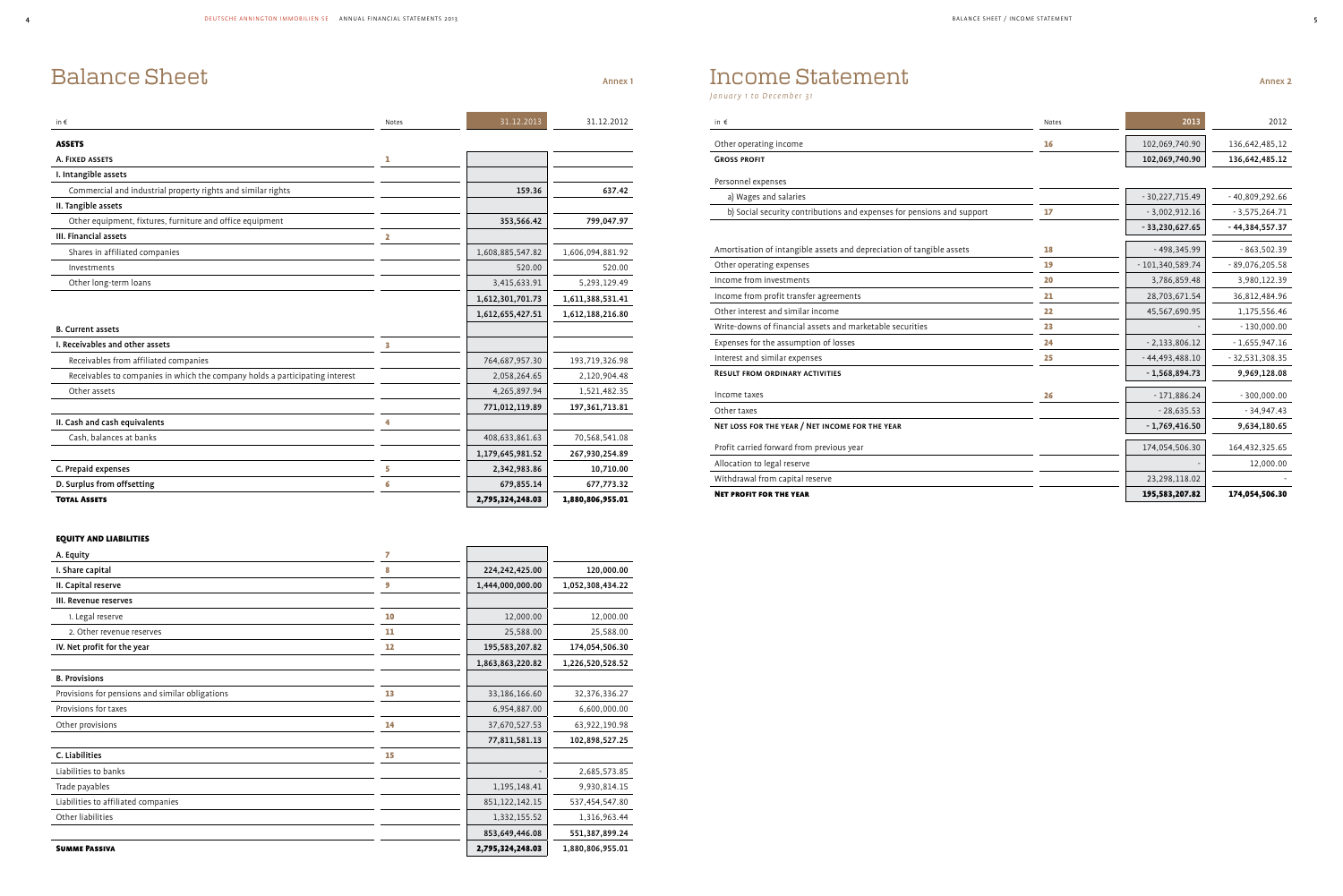|                                                   |                               |              | Acquisition or production costs |                          |                                 |                               | Accumulated depreciation |            |                                 | Book values                     |                                 |
|---------------------------------------------------|-------------------------------|--------------|---------------------------------|--------------------------|---------------------------------|-------------------------------|--------------------------|------------|---------------------------------|---------------------------------|---------------------------------|
| in€                                               | Balance on<br>January 1, 2013 | Additions    | Disposals                       | Transfers                | Balance on<br>December 31, 2013 | Balance on<br>January 1, 2013 | Additions                | Disposals  | Balance on<br>December 31, 2013 | Balance on<br>December 31, 2013 | Balance on<br>December 31, 2012 |
| I. Intangible assets                              |                               |              |                                 |                          |                                 |                               |                          |            |                                 |                                 |                                 |
| Acquired Industrial rights                        |                               |              |                                 |                          |                                 |                               |                          |            |                                 |                                 |                                 |
| and similar rights                                |                               |              |                                 |                          |                                 | 6,462,162.97                  | 478.06                   |            |                                 |                                 |                                 |
|                                                   | 6,462,800.39                  | $\sim$       |                                 | $\sim$                   | 6,462,800.39                    |                               |                          |            | 6,462,641.03                    | 159.36                          | 637.42                          |
|                                                   | 6,462,800.39                  | $\sim$       |                                 |                          | 6,462,800.39                    | 6,462,162.97                  | 478.06                   | $\sim$     | 6,462,641.03                    | 159.36                          | 637.42                          |
| II. Tangible assets<br>Other equipment, fixtures, |                               |              |                                 |                          |                                 |                               |                          |            |                                 |                                 |                                 |
| furniture and office equipment                    |                               |              |                                 |                          |                                 | 2,940,846.79                  | 497,867.93               |            |                                 |                                 |                                 |
|                                                   | 3,739,894.76                  | 111,096.42   | 146,423.40                      | $\sim$                   | 3,704,567.78                    |                               |                          | 87,713.36  | 3,351,001.36                    | 353,566.42                      | 799,047.97                      |
|                                                   | 3,739,894.76                  | 111,096.42   | 146,423.40                      | $\sim$                   | 3,704,567.78                    | 2,940,846.79                  | 497,867.93               | 87,713.36  | 3,351,001.36                    | 353,566.42                      | 799,047.97                      |
| III. Financial assets                             |                               |              |                                 |                          |                                 |                               |                          |            |                                 |                                 |                                 |
| 1. Shares in affiliated companies                 |                               |              |                                 |                          |                                 | 546,895.80                    | $\sim$                   |            |                                 |                                 |                                 |
| 2. Equity interests                               | 1,606,641,777.72              | 3,756,896.67 | 966,230.77                      |                          | $-1,609,432,443.62$             |                               | $\sim$                   | $\sim$     | 546,895.80                      | 1,608,885,547.82                | 1,606,094,881.92                |
| 3. Other long-term loans                          | 520.00                        | $\sim$       |                                 | $\overline{\phantom{a}}$ | 520.00                          | 806,870.51                    | $\overline{\phantom{a}}$ |            | $\sim$                          | 520.00                          | 520.00                          |
|                                                   | 6,100,000.00                  | $\sim$       | 2,000,000.00                    |                          | 4,100,000.00                    |                               |                          | 122,504.42 | 684,366.09                      | 3,415,633.91                    | 5,293,129.49                    |
|                                                   | 1,612,742,297.72              | 3,756,896.67 | 2,966,230.77                    |                          | 1,613,532,963.62                | 1,353,766.31                  | $\sim$                   | 122,504.42 | 1,476,270.73                    | 1,612,301,701.73                | 1,611,388,531.41                |
|                                                   | 1,622,944,992.87              | 3,867,993.09 | 3,112,654.17                    |                          | 1,623,700,331.79                | 10,756,776.07                 | 498,345.99               | 210,217.78 | 11,289,913.12                   | 1,612,655,427.51                | 1,612,188,216.80                |

# Statement of Fixed Assets Movements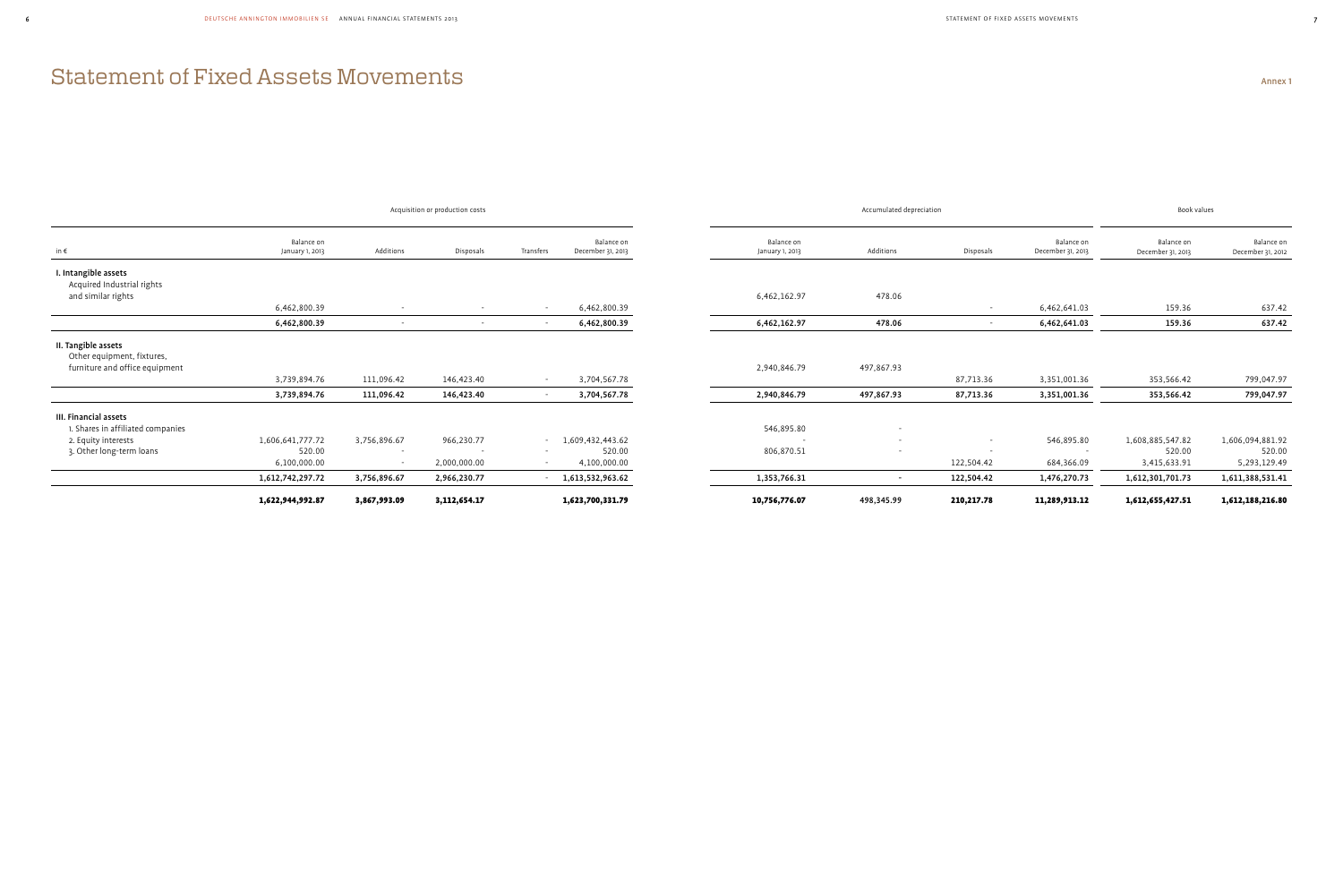## Notes to the 2013 Annual Report

In June 2013, Deutsche Annington Immobilien SE, Düsseldorf (hereinafter referred to as "DAIG" or "Company") applied for admission of its public offering of its no-par-value registered shares on the Frankfurt and Luxembourg stock exchanges on the basis of a stock exchange prospectus in accordance with the German Securities Trading Act (Wertpapierhandelsgesetz (WpHG)).

On July 2, 2013, the shares were admitted to trading on the Prime Standard of the regulated market by the Frankfurt stock exchange. The German Securities Code (WKN) is: A1ML7J; the ticker symbol: ANN. The company is therefore subject to the rules of the German Securities Trading Act (Wertpapierhandelsgesetzes (WpHG)).

DAIG is therefore a capital market-oriented company within the meaning of Section 264d of the German Commercial Code (HGB) and is accordingly deemed to be a large corporation in accordance with Section 267 HGB.

The initial listing of the share of Deutsche Annington Immobilien SE then took place on July 11, 2013, in the regulated market of the Prime Standard segment of the Frankfurt stock exchange (IPO). Monterey Holdings I S.à r.l., Luxembourg, (hereafter referred to as "Monterey") was the sole shareholder of the company until the stock exchange listing on July 11, 2013. As a result of the listing of the shares, the free float is 15.6%, including 5.4% held by the Norwegian Norges Bank.

In accordance with Section 17, para. 2 German Stock Corporation Act (AktG), DAIG therefore continues to be deemed to be a dependent company of Monterey. As no domination agreement exists, DAIG is obliged to submit a report on relations with affiliated companies in accordance with Section 312 AktG through Section 61, 9, para. 1, lit. c) ii SE Regulation (SE-VO). The Management Board of DAIG must therefore report to the Supervisory Board on relations with affiliated companies (dependent company report) in accordance with Section 312 AktG.

The capital increase, which took place as part of the initial listing, resulted in a net cash inflow of app. € 380 million allowing for the transaction costs.

The rating agency, Standard & Poor's (S&P), then granted DAIG a corporate rating of BBB (long-term) and A2 (shortterm) with a stable outlook (investment grade rating BBB).

The annual financial statements for the financial year from January 1 to December 31 2013 have been prepared in euros (€) according to the accounting principles of the German Commercial Code (HGB) and the German Stock Corporation Act (AktG). The amounts disclosed in the Notes are in euros ( $\epsilon$ ) or in thousand euros ( $\epsilon$  k).

On July 25, October 2 and 8, 2013, Deutsche Annington Finance B.V., Amsterdam, (hereinafter referred to as "Finance BV"), a wholly-owned subsidiary of DAIG, issued bonds in three stages with five tranches worth € 2,527 million. These funds received were ultimately used, in addition to the structured loans with a total volume of  $\epsilon$  1,664 million, to repay GRAND Notes previously used to finance the Group. Therefore, the funds received by Finance BV were passed on by way of Group financing to the Group companies. Finance BV receives an interest rate (plus margin), which, as a weighted mixed interest rate, is derived from the relevant interest rates of the bond tranches. DAIG has provided a guarantee for the liabilities of Finance BV.

In accordance with the cash pooling agreement according to the arm's length principle, Deutsche Annington Immobilien SE performs, as the main account holder and the cash pool manager, the intra-Group cash pooling with the exception of the companies which are financed through the structured loans with Corealcredit Bank AG, Landesbank Hessen-Thüringen and SEB AG, Berlin-Hannoversche Hypothekenbank (Landesbank Berlin) as well as Berlin-Hannoversche Hypothekenbank, Landesbank Berlin and Landesbank Baden-Württemberg. The purpose of cash pooling is to optimise the liquidity management and the Group's financial result.

As the parent company of the Deutsche Annington Immobilien Group, DAIG prepares consolidated financial statements in accordance with Section 290 of the German Commercial Code (HGB). The DAIG consolidated financial statements are prepared in accordance with the IFRS standards as they are to be applied in the EU. The annual financial statements and the consolidated financial statements are published in the electronic Federal Gazette. Furthermore, the consolidated financial statements can be called up on the company's website.

Deutsche Annington Immobilien SE assumes the function of the management holding in the Group. On the one hand, it is responsible for strategic management, on the other hand, it coordinates and pools overarching operational tasks, which are performed in a standardised manner for the Group companies under service agreements.

In application of Section 315, para. 3 HGB in conjunction with Section 298, para. 3 HGB, the management report of Deutsche Annington Immobilien SE was combined with the Group management report and published together with the consolidated financial statements.

## Accounting and valuation principles

The income statement has been prepared using the nature of expense method. To improve clarity and informative value, certain items in the income statement and balance sheet are combined. These items are shown separately and explained in the Notes.

Intangible assets are carried at acquisition cost and amortised on a straight-line basis over a period of 3 years.

Tangible assets are valued at acquisition cost and, except for land, depreciated over their respective useful lives.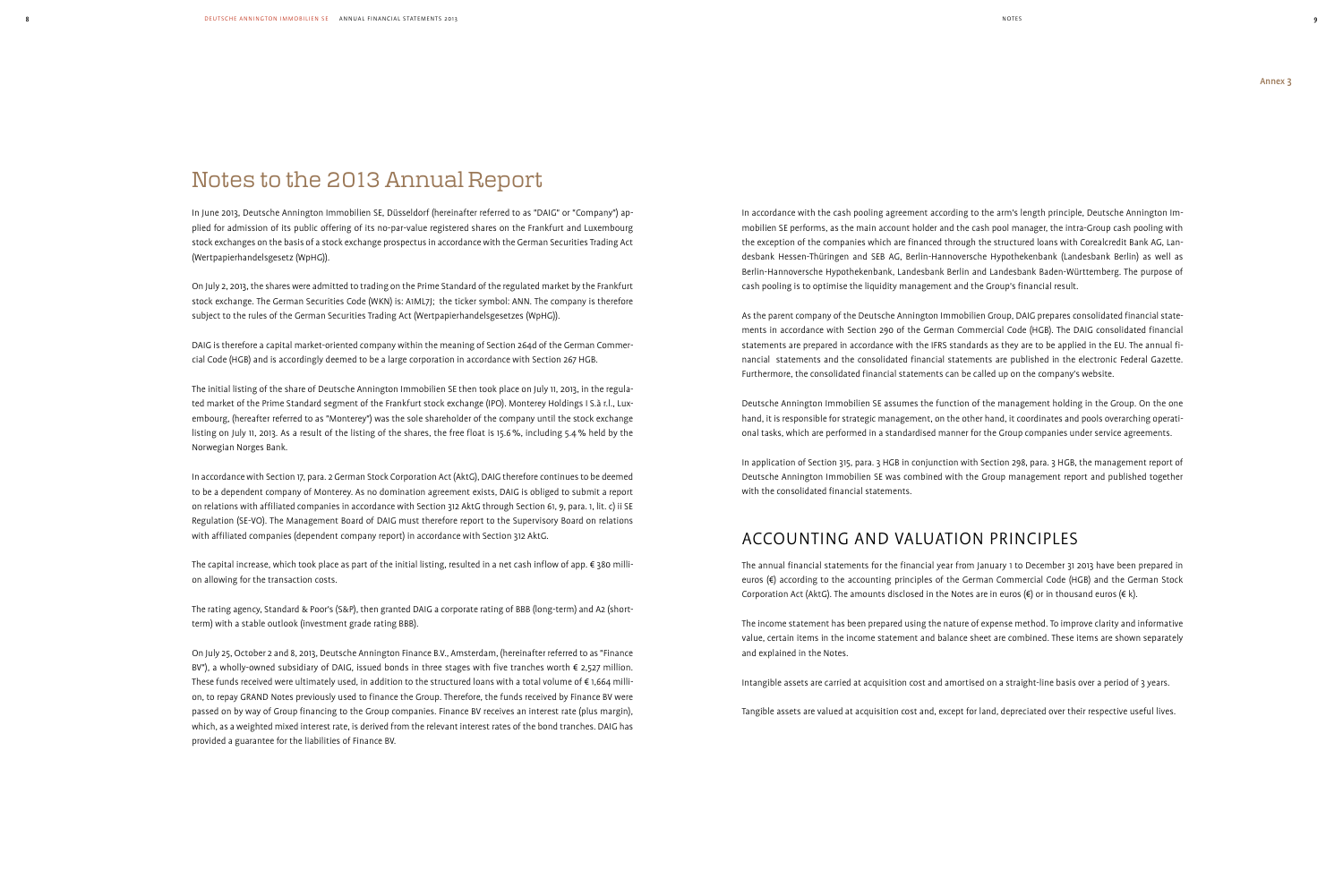Fixtures, furniture and office equipment are depreciated on a straight-line basis over periods of between 3 and 13 years. Movable assets are, in accordance with the tax regulations, depreciated exclusively pro rata temporis. Minor assets, which are assets whose acquisition cost is up to and including € 410.00, are written off in full in their year of purchase. A compound item was established for assets acquired in 2008 and 2009 when the cost of the individual asset was more than € 150.00 but not more than € 1,000.00. The relevant compound item was released over five years to affect net income, i.e. by one fifth in the year of establishment and in each of the following four financial years.

Financial assets are recorded at cost of acquisition.

Interest-free and low-interest loans are stated at their present values.

If, at the balance-sheet date, the fair value of an asset is lower than the value obtained by application of the aforementioned valuation methods and this impairment is likely to be permanent, allowance is made by unscheduled depreciation. If the reasons for unscheduled depreciation no longer apply at a later balance-sheet date, the writedown is reversed in accordance with Section 253, para. 5 of the German Commercial Code.

Receivables and other assets are stated at nominal values. The fund assets for pensions and similarly long-term obligations are stated at fair value. Allowance is made for all discernible risks by appropriate deductions. Furthermore, general risks are covered by a general valuations allowance.

The provisions allow for all discernible risks and uncertain obligations. Provisions are established in the amount of the settlement amount considered necessary using reasonable commercial judgement.

With provisions with a residual term of more than one year, future price and cost increases are taken into consideration and discounting to the balance-sheet date is performed. The interest rates corresponding to the residual terms of the provisions are used as announced by the German Federal Bank in accordance with the German Provision Discounting Ordinance (Rückstellungsabzinsungsverordnung).

Provisions for pensions are determined on the basis of recognised actuarial computations using the projected unit credit method. In accordance with Section 253, para. 2, sentence 2 of the German Commercial Code, a residual term of 15 years is assumed. Thus a discount rate of 4.91% is taken for the valuation. The biometric basis for the calculation of provisions for pensions is still the Heubeck 2005G mortality tables. The projected salary increases are assumed to be 2.75% p.a. and the projected pension payment increases 2.0% p.a.

The provisions for part-time phased early retirement obligations already recognised as expense in the prior year are determined in line with actuarial principles using the projected unit credit method with a discount rate of 3.84% p.a. and an assumed remaining term of 4 years. The projected salary increase is assumed to be 2.5% p.a. The Heubeck 2005G mortality tables are taken as a basis for the calculation.

At the end of 2013, a further part-time phased early retirement programme was set up. The provisions for part-time phased early retirement obligations under this programme, recognised as expense for the first time, are determined in line with actuarial principles using the projected unit credit method with a discount rate of 4.26% p.a. and an assumed remaining term of 7 years. The projected salary increase is assumed to be 2.5% p.a. The Heubeck 2005G mortality tables are taken as a basis for the calculation.

The other long-term personnel provisions for anniversary bonuses and temporary assistance were determined using the projected unit credit method applying actuarial principles with a discount rate of 4.91% p.a. on the basis of the 2005G mortality tables of Prof. Dr Klaus Heubeck. A general residual term of 15 years is assumed. The projected salary increases for the temporary assistance are assumed to be 2.75% p.a.

The asset values of the insolvency insurance policy to secure fulfilment obligations arising from part-time phased early retirement contracts are offset in accordance with Section 246, para. 2, sentence 2 of the German Commercial Code against the amounts for fulfilment arrears contained in the provisions for part-time phased early retirement. Surpluses of the fair values of the asset values are shown separately in the balance sheet as a surplus arising from offsetting.

Reinsurance contracts for the pension benefits of individual persons were taken out against payment of a one-off insurance premium. Furthermore, securities and, to a minor extent, bank credit balances are held which also serve to secure the pension claims. The invested assets were pledged in favour of the beneficiaries and cannot be accessed by other creditors and will be offset as an asset against the underlying obligations in accordance with Section 246, para 2, sentence 2 of the German Commercial Code as plan assets.

Liabilities are shown at the amount repayable.

In line with Section 274 HGB, deferred taxes are determined according to the balance sheet-based concept. Deferred taxes are determined for temporary differences between the amount of assets, liabilities, prepaid expenses and deferred income in the commercial financial statements and those prepared for tax purposes, including loss carryforwards which can be taken into account. As well as differences resulting from its own balance-sheet items, DAIG also includes those relating to subsidiaries and partnerships with which it forms a fiscal entity for tax purposes. Deferred taxes are measured with regard to corporate income tax and the solidarity charge on the basis of a tax rate of 15.8% and with regard to municipal trade tax on the basis of a tax rate of 17.3%. Deferred taxes of the same kind are shown netted. Any resulting overall excess of tax burdens is recognised in the balance sheet as deferred tax liabilities. The option under Section 274, para. 1 of the German Commercial Code (HGB) is exercised and capitalisation of any possible net deferred tax asset is dispensed with.

The severance payments to employees as well as the top-up amounts under the part-time phased early retirement programme are recognised for the first time within other operating expenses. In previous years, they were shown under personnel expenses.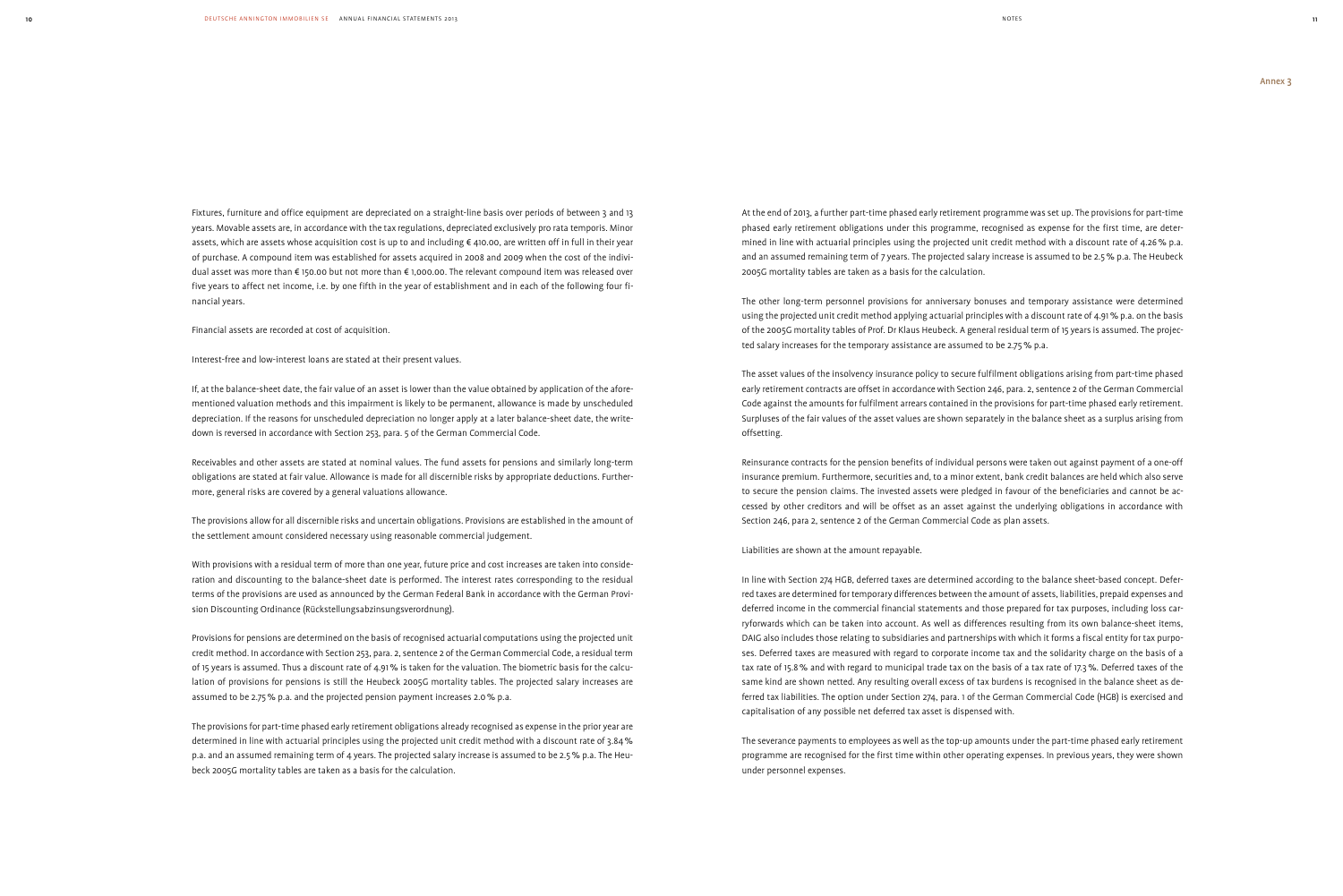## notes to the balance sheet

### 1 **Fixed assets**

The development of fixed assets is shown in Annex 1 to the Notes (Statement of Fixed Assets Movements).

### 2 **financial assets**

The list of shareholdings of DAIG is appended in Annex 2.

The significant changes in the financial assets are described in the following:

In the 2013 financial year, DAIG made other payments in accordance with Section 272, para. 2, No. 4 HGB into the capital reserve of Deutsche Annington Finance B.V. of € 2,000 k, Deutsche Annington Holdings Eins GmbH, Düsseldorf, of € 1,689 k as well as Deutsche Annington Holdings Sechs GmbH, Bochum, of € 50 k.

Deutsche Annington Finance B.V. was established in the 2013 financial year with a share capital of € 18 k.

Write-downs to the net realisable value amounting to  $\epsilon$  0 k (prior period  $\epsilon$  130 k) were performed on shares in affiliated companies in the current financial year.

By notarised merger agreement of August 26, 2013, and with economic effect from January 1, 2013, Deutsche Annington Solutions GmbH, Bochum, Deutsche Annington Personalservice GmbH, Bochum, each with a share capital of € 25 k, were merged with Deutsche Annington Kundenservice, Bochum.

> The receivables from affiliated companies mainly result from the granting of short-term intercompany loans amounting to € 409,478 k (prior year: € 25,000 k), from the cash pooling amounting to € 350,267 k (prior year: € 151,849 k), from the onward-charging of personnel expenses amounting to € 3,023 k (prior year: € 15,025 k) and from the takeover of the result of Deutsche Annington WOGE Vier Bestands GmbH & Co. KG, Bochum, which amounted to  $\in$  1,572 k (prior year:  $\in$  1,845 k).

### Other long-term loans

Under an agreement dated May 5, 2008, a supplier received a loan from DAIG in the amount of € 2,000 k. The loan was repaid before the end of the term in the 2013 financial year.

By loan agreement dated December 15, 2008, DAIG granted Wohnimmobilien Kooperation Deutsche Annington e.V. an interest-free loan of  $\epsilon$  4,100 k with a term of 10 years. Unwinding of the discount of  $\epsilon$  123 k on the loan was performed in the financial year.

### 3 **Receivables and other assets**

Receivables and other assets and their remaining terms break down as follows:

The receivables from companies in which the company holds a participating interest result from the shareholding in AVW Assekuranz der Wohnungswirtschaft GmbH & Co. KG, Hamburg and relate to the profit allocation from 2013.

### 4 **Cash and cash equivalents, credit balances at banks**

The balances at banks include bank accounts pledged to third parties amounting to € 5,590 k. The pledged bank accounts are mainly for securing purchase price payments received from third parties and are blocked until performance of the work still outstanding under the respective contract.

### 5 **Prepaid expenses**

The prepaid expenses contain amounts paid for insurance services which will be rendered up to 2024.

|                                                                       |         | Dec. 31, 2013                                               |           | Dec. 31, 2012                                               |
|-----------------------------------------------------------------------|---------|-------------------------------------------------------------|-----------|-------------------------------------------------------------|
| in $\epsilon$ k                                                       | Total   | of which with<br>a remaining<br>term of more<br>than 1 year | Total     | of which with<br>a remaining<br>term of more<br>than 1 year |
| Receivables<br>from affiliated companies                              | 764.688 | 3,023                                                       | 193,719   | 15,025                                                      |
| (of which from shareholders)                                          | (3,023) | (3,023)                                                     | (15, 025) | (15, 025)                                                   |
| from companies in which the company<br>holds a participating interest | 2,058   | $\overline{\phantom{0}}$                                    | 2,121     |                                                             |
| Other assets                                                          | 4,266   |                                                             | 1,522     |                                                             |
| <b>TOTAL</b>                                                          | 771,012 | 3,023                                                       | 197,362   | 15,025                                                      |

### notes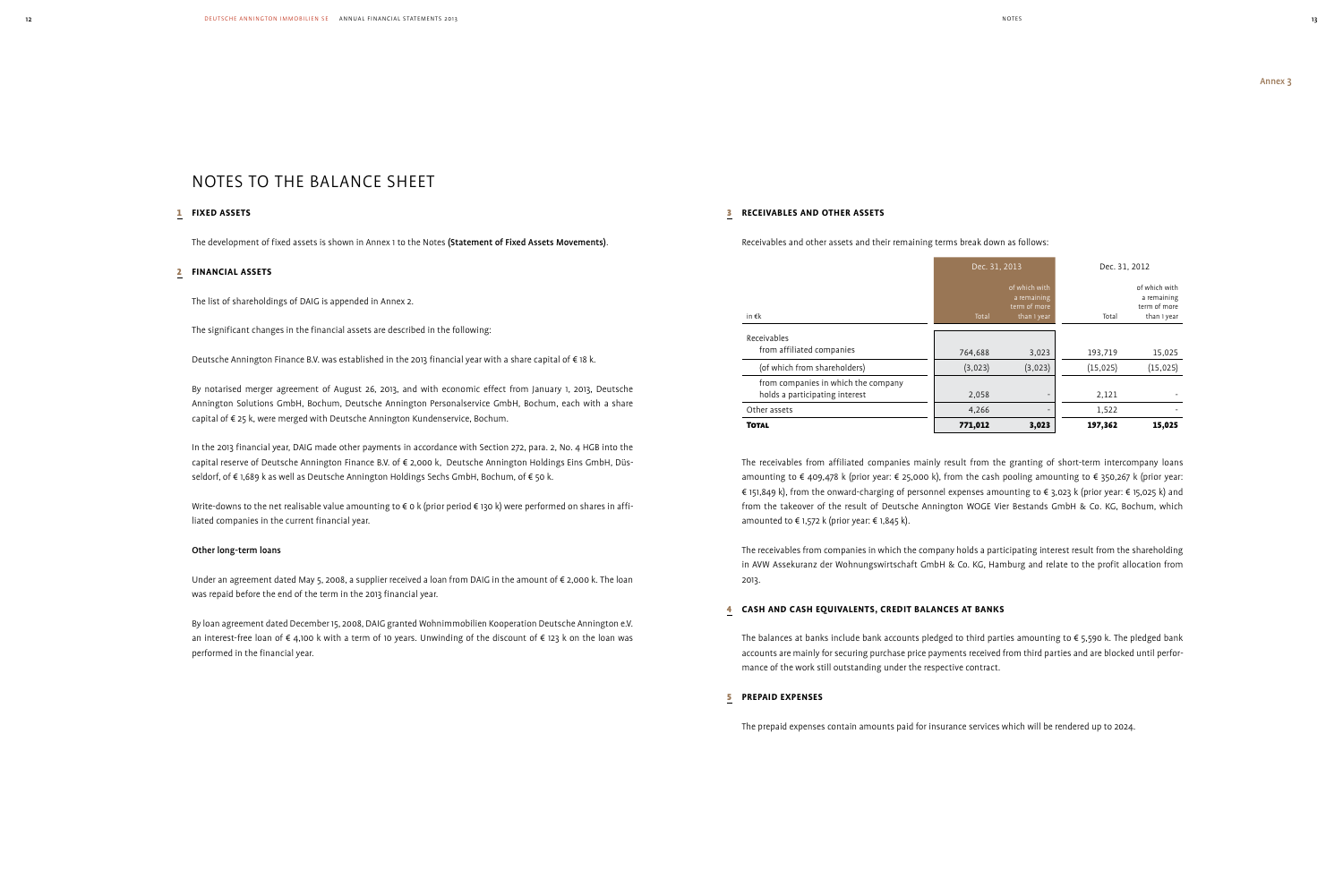### 6 **Surplus arising from offsetting**

| in $\notin$ k                                                                        | Dec. 31, 2013 | Dec. 31, 2012 |
|--------------------------------------------------------------------------------------|---------------|---------------|
| Surplus arising from offsetting/<br>provisions for part-time phased early retirement | 534           | 414           |
| Surplus arising from offsetting/<br>provisions for pensions and similar obligations  | 146           | 264           |
| <b>SURPLUS ARISING FROM OFFSETTING</b>                                               | 680           | 678           |

The surplus from offsetting of the part-time phased early retirement obligations results from the netting of the part-time phased early retirement obligations under the old model and the corresponding fair value of the plan assets.

The plan assets and the part-time phased early retirement obligations under the old model developed as follows:

| in €k                                                             | Dec. 31, 2013 | Dec. 31, 2012 |
|-------------------------------------------------------------------|---------------|---------------|
| Fair value of money on account - Allianz                          | 916           | 1.891         |
| Settlement amount - part-time phased early retirement obligations | $-382$        | $-1,477$      |
| <b>SURPLUS ARISING FROM OFFSETTING</b>                            | 534           | 414           |
| Cost of money on account                                          | 916           | 1,891         |

The subscribed capital represents the share capital of the company amounting to  $\epsilon$  224,242,425.00 divided into 224,242,425 no-par value registered shares.

The income and expenses from the discounting as well as from the assets to be offset break down as follows:

### Interest expense for part-time phased early retirement obligations

| in $\notin$ k                                                       | 2013 | 2012  |
|---------------------------------------------------------------------|------|-------|
| Change in fair value of money on account                            | 37   | 69    |
| Taxation expiry from part-time phased early retirement              | 28   | 41    |
| Interest portion of provision for part-time phased early retirement | -33  | $-92$ |
| <b>INTEREST EXPENSE AFTER NETTING</b>                               | 32   | 18    |

Information on the fair values and the amortised costs of the plan assets of the pension obligations as well as on the income and expenses netted in this connection is given under (13) Provisions for pensions and similar obligations.

### 7 **Equity**

The provisions of Section 272 HGB as well as Section 150ff. AktG apply to the accounting treatment of equity.

### 8 **Subscribed capital**

The shares are currently uncertificated.

In the event of capital increases, the profit participation of new shares can be determined in a manner which differs from that stipulated in Section 60 AktG.

During the financial year, the subscribed capital was increased by € 199,880,000.00 as part of a capital increase from company funds and by € 24,242,425.00 through cash capital increases from € 120,000.00 to € 224,242,425.00.

Development of subscribed capital

| in $\notin$ k                                     | 2013           |
|---------------------------------------------------|----------------|
| SUBSCRIBED CAPITAL AS AT JANUARY 1, 2013          | 120,000.00     |
| Capital increase from company funds using the     |                |
| capital reserve on June 9, 2013                   | 199,880,000.00 |
| Subscribed capital as at June 9, 2013             | 200,000,000.00 |
| Cash capital increase as at June 30, 2013         | 22,222,223.00  |
| Subscribed capital as at June 30, 2013            | 222,222,223.00 |
| Cash capital increase as at July 10, 2013         | 2,020,202.00   |
| <b>SUBSCRIBED CAPITAL AS AT DECEMBER 31, 2013</b> | 224,242,425.00 |

For the stock exchange listing, by resolution of the general shareholders' meeting on June 9, 2013, the share capital was increased by € 199,880,000.00 to € 200,000,000.00 using capital reserve as part of a capital increase from company funds. The capital increase was entered in the Düsseldorf commercial register on June 12, 2013. The 200,000,000 shares were held by the previous sole shareholder.

By resolution of the general shareholders' meeting on June 30, 2013, a further cash capital increase of € 22,222,223.00 was performed against the issuance of new no-par value registered shares. With a view to the public offering, the shares from the capital increase were subscribed by J.P. Morgan Securities plc on behalf of the consortium of banks underwriting the stock exchange placement. The capital increase was entered in the Düsseldorf commercial register on July 2, 2013.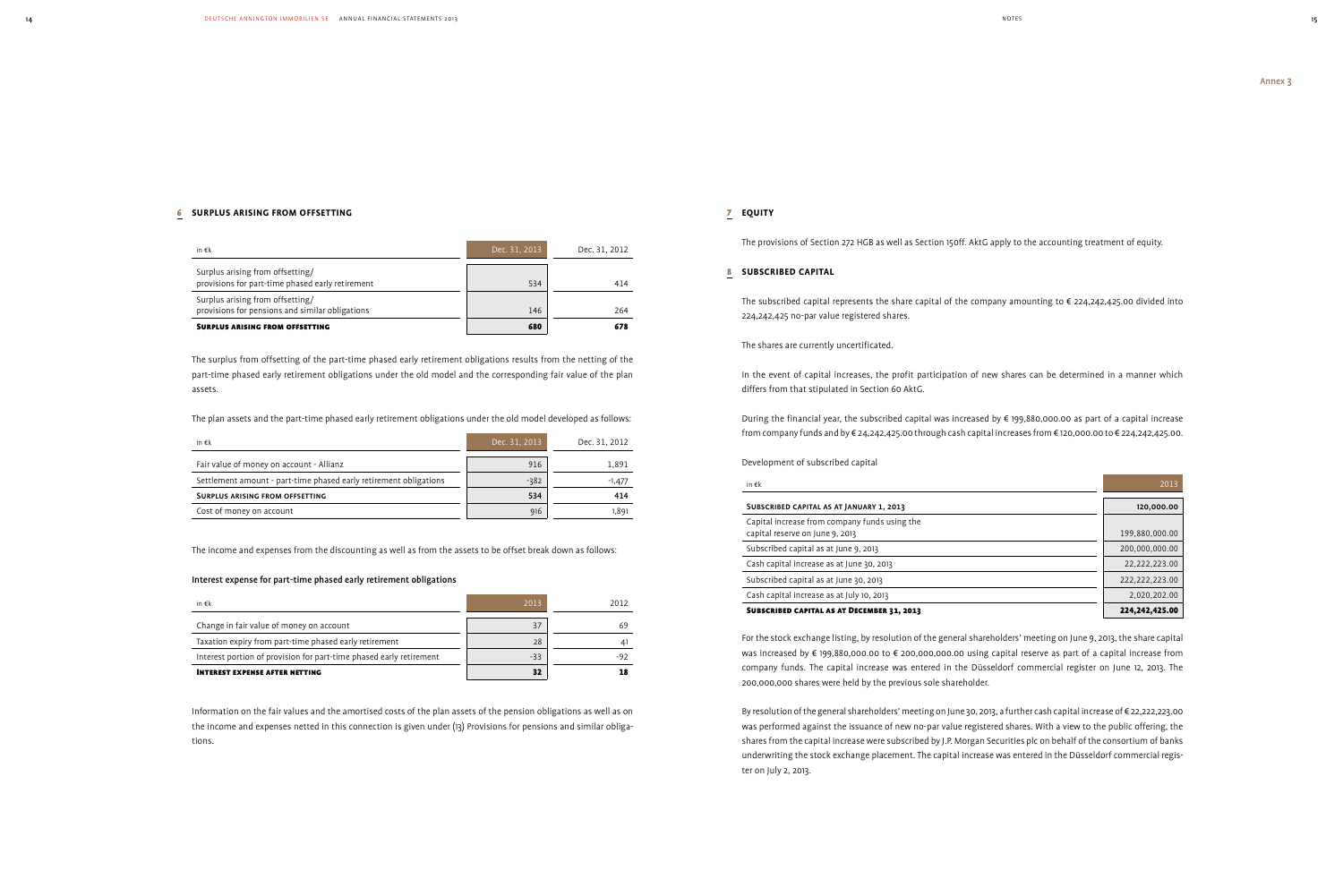In advance of the stock exchange placement, by resolution of the general shareholders' meeting on July 10, 2013, the share capital was again increased by € 2,020,202 by the issuance of new no-par value registered shares against a cash contribution of € 2,020,202.00. These newly issued shares were also subscribed by J.P. Morgan Securities plc. The shares were entered in the Düsseldorf commercial register on July 10, 2013.

In the stock exchange placement, 24,242,425 newly issued shares and 10,606,060 old shares including 4,545,454 shares relating to the overallotment option, that is a total of 34,848,485 shares, were thus placed.

### Further resolutions relating to the company's equity passed by the extraordinary general shareholders' meeting on June 30, 2013

### Authorised capital

The Management Board is authorised, subject to the consent of the Supervisory Board, to increase the Company's subscribed capital by up to a total of € 111,111,111.00 through one or more issuances on or before June 29, 2018 by issuing up to 111,111,111 new no-par value registered shares against contributions in cash or in kind.

The Management Board is authorised, subject to the consent of the Supervisory Board, to exclude the subscription right under certain circumstances and/or as part of a cash capital increase if the newly issued new shares do not exceed 10% of the share capital or, in the case of capital increases against non-cash contribution in return for the granting of new shares for the purpose of acquisitions and employee share programmes.

### Issuance of option rights, bonds with warrants, convertible bonds, profit-sharing rights or profit participation bonds

The Management Board was authorised, subject to the consent of the Supervisory Board, to issue once or several times on or before June 29, 2018 option rights, bonds with warrants, convertible bonds, profit-sharing rights or profit participation bonds or a combination of these instruments (together referred to as "debentures") up to a total amount of € 3 billion and to grant the holders or creditors of the debentures option or conversion rights for the shares of the Company with a proportionate aggregate amount of up to € 100 million of the share capital subject to the detailed conditions of the debentures.

### Conditional capital

Conditional capital was created in the amount of € 100,000,000.00 divided into 100,000,000 registered shares in order to service the conversion or option rights owing to the authorisation given by the general shareholders' meeting on June 30, 2013 to issue convertible bonds, bonds with warrants or similar bonds. The subscribed capital is therefore deemed to be conditionally increased by up to € 100 million divided into up to 100 million new no-par value registered shares.

### Authorisation to purchase treasury shares

The Management Board was authorised to purchase on or before June 29, 2018 treasury shares up to a total of 10% of the company's share capital outstanding at the time of the resolution.

### 9 **Capital reserve**

### Development of the capital reserve

| in $\epsilon$                                                                                           | 2013              |
|---------------------------------------------------------------------------------------------------------|-------------------|
| CAPITAL RESERVE AS AT JANUARY 1, 2013                                                                   | 1,052,308,434.22  |
| Non-cash contribution of the "S" Ref Notes by Monterey on January 23, 2013                              | 239,112,096.30    |
| Capital reserve as at March 31, 2013                                                                    | 1,291,420,530.52  |
| Capital increase from company funds using the capital reserve on June 9, 2013                           | $-199,880,000.00$ |
| Capital reserve as at June 30, 2013                                                                     | 1,091,540,530.52  |
| Premium in accordance with Section 272, para. 2, No. 1 HGB<br>from the initial listing on July 11, 2013 | 375,757,587.50    |
| Capital reserve as at September 30, 2013                                                                | 1,467,298,118.02  |
| Withdrawal from capital reserve                                                                         | $-23,298,118.02$  |
| <b>CAPITAL RESERVE AS AT DECEMBER 31, 2013</b>                                                          | 1,444,000,000.00  |

| CAPITAL RESERVE AS AT JANUARY 1, 2013                                                                   | 1,052,308,434.22  |
|---------------------------------------------------------------------------------------------------------|-------------------|
| Non-cash contribution of the "S" Ref Notes by Monterey on January 23, 2013                              | 239,112,096.30    |
| Capital reserve as at March 31, 2013                                                                    | 1,291,420,530.52  |
| Capital increase from company funds using the capital reserve on June 9, 2013                           | $-199,880,000.00$ |
| Capital reserve as at June 30, 2013                                                                     | 1,091,540,530.52  |
| Premium in accordance with Section 272, para. 2, No. 1 HGB<br>from the initial listing on July 11, 2013 | 375,757,587.50    |
| Capital reserve as at September 30, 2013                                                                | 1,467,298,118.02  |
| Withdrawal from capital reserve                                                                         | $-23,298,118.02$  |
|                                                                                                         |                   |

### CAPITAL RESERVE AS AT DECEMBER 31, 2013

The non-cash contribution of the "S" Ref Notes from the GRAND securitisation took place on January 23, 2013 as a secondary condition under the restructuring of the GRAND Notes.

The premium in accordance with Section 272, para. 2, No. 1 HGB comprises the share premium from the issuance of 24,242,425 new shares as part of the initial listing through the registered share value equivalent at a price of € 16.50.

Until January 1, 2013, the capital reserve contained solely amounts paid into the capital reserve in accordance with Section 272, para. 2, No. 4 HGB. As at December 31, 2013, the capital reserve contains amounts in accordance with Section 272, para. 2, No. 1 HGB totalling € 375,757,575.00 and amounts in accordance with Section 272, para. 2, No. 4 totalling € 1,068,242,425.00.

### 10 **Legal reserve**

The legal reserve is unchanged at € 12,000.00 as the legal reserve and the capital reserve in accordance with Section 272, para. 2, Nos. 1 - 3 HGB together exceed the amount of 10 % of the share capital in accordance with Section 150, para. 2 AktG.

### 11 **Other revenue reserves**

The other revenue reserves amounting to € 25,588.00 relate to additions as part of the changeover to the regulations of the German Accounting Law Modernisation Act (BilMoG).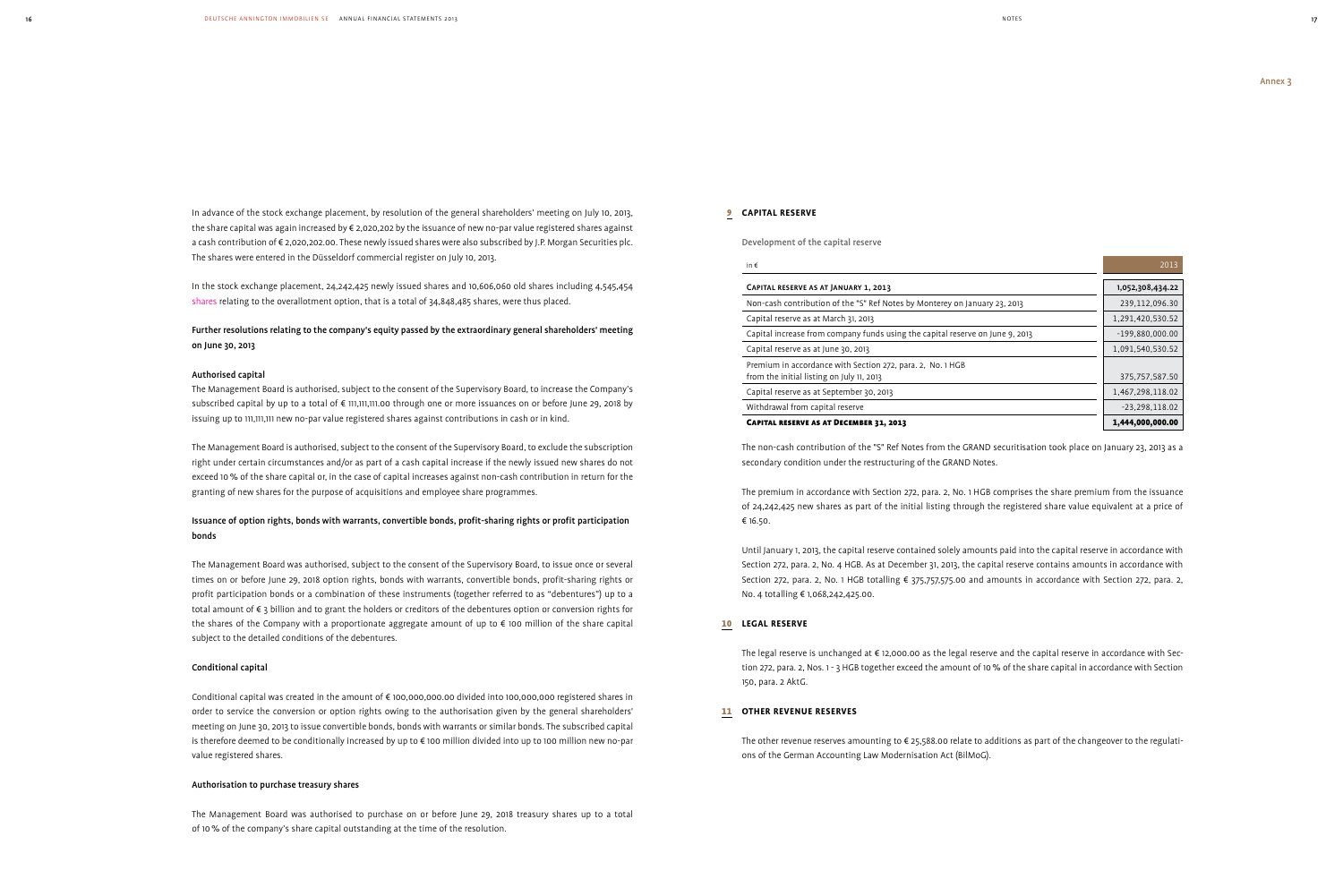## 12 **net profit for the year**

| in $\epsilon$                                                 | Dec. 31, 2013   |
|---------------------------------------------------------------|-----------------|
| Loss for the financial year according to the income statement | $-1,769,416.50$ |
|                                                               |                 |
| + Profit carried forward from the prior year                  | 174,054,506.30  |
| + Withdrawal from capital reserve                             | 23,298,118.02   |
| <b>NET PROFIT AS AT DECEMBER 31, 2013</b>                     | 195,583,207.82  |

The profit carried forward is the net profit for the prior year, which was carried forward to the new account by resolution of the annual general shareholders' meeting. The profit carried forward contains amounts totalling € 86,773.09, which result from the measurement of assets at fair value. The amount is reduced by € 48,615.00 for a loss from the measurement at fair value in the 2013 financial year. In accordance with Section 268, para. 8, sentence 3 HGB, there is a cumulated distribution ban amounting to € 38,158.09.

### 13 **Provisions for pensions and similar obligations**

The fair value of the reinsurance contracts corresponds to the asset value at the balance-sheet date confirmed by the insurance company.

The fair value of the securities corresponds to the stock market price on the balance-sheet date.

The value of the plan assets is higher than the respective benefit obligations for some people. The surplus of assets over obligations is shown under the item "Surplus arising from offsetting".

### Provisions for pensions and similar obligations:

| in $\notin$ k                                               | Dec. 31, 2013 | Dec. 31, 2012 |
|-------------------------------------------------------------|---------------|---------------|
| Settlement amount for pensions and similar obligations      | 38,246        | 37,368        |
| Fair value of reinsurance contract                          | 3,330         | 3.361         |
| Fair value of securities and credit balances with banks     | 1,876         | 1,895         |
| Net liability recognised in the balance sheet               | 33,040        | 32,112        |
| <b>SURPLUS ARISING FROM OFFSETTING</b>                      | 146           | 264           |
| PROVISION FOR PENSIONS RECOGNISED IN THE BALANCE SHEET      | 33,186        | 32,376        |
| Amortised cost of reinsurance contract                      | 3,330         | 3,361         |
| Amortised cost of securities and credit balances with banks | 1,838         | 1.807         |

The income resulting from the plan assets as well as the depreciation of the fair value were offset against interest expenses for provisions for pensions as follows:

### Interest expenses for provisions for pension

### Reinsurance contract

| in $\notin$ k                                                             | 2013     | 2012     |
|---------------------------------------------------------------------------|----------|----------|
| Reinsurance contract                                                      |          |          |
| Current income (pension payments)                                         | 155      | 13       |
| Depreciation (previous year appreciation) through change<br>in fair value | $-31$    | 433      |
| <b>Securities</b>                                                         |          |          |
| Income distributions                                                      | 42       | 47       |
| Depreciation (previous year appreciation) through change<br>in fair value | $-48$    | 13       |
| Income from plan assets                                                   | 118      | 506      |
| Interest expense from change in discount rate                             | $-921$   | $-346$   |
| Addition of interest portion to pension provision current financial year  | $-1,786$ | $-1,782$ |
| <b>INTEREST EXPENSE AFTER NETTING</b>                                     | $-2,589$ | $-1,622$ |

### Securities

### Income distributions

### 14 **Other provisions**

The other provisions cover all discernible risks which are not already taken into account in other balance-sheet items and break down as follows:

| in $\epsilon$ k                | Dec. 31, 2013 | Dec. 31, 2012 |
|--------------------------------|---------------|---------------|
| Personnel obligations          | 28,691        | 40,403        |
| Outstanding invoices           | 4,429         | 20,230        |
| Year-end closing costs         | 1,213         | 258           |
| Supervisory Board remuneration | 712           | 91            |
| Other obligations              | 2,626         | 2,939         |
| <b>TOTAL</b>                   | 37,671        | 63,921        |

The provisions for personnel expenses include provisions for severance payments, part-time phased early retirement as well as bonus, vacation and special payments.

Furthermore, the personnel provisions include Long-Term Incentive plans (LTIP) totalling € 16,342 k (prior year: € 25,590 k). For the payments under the Long-Term Incentive Plan (LTIP), Monterey Holdings I S.à r.l. has assumed the existing obligations towards serving and former members of the Management Board. In the amount of the obligations assumed, DAIG shows an amount receivable from Monterey Holdings I S.à r.l. of € 3,023 k (prior year: € 15,025 k) under receivables from affiliated companies. As part of the initial listing of the shares, a new Long-Term Incentive Plan (LTIP) was agreed with the Management Board members. This agreement also regulates the replacement of the previous LTIP.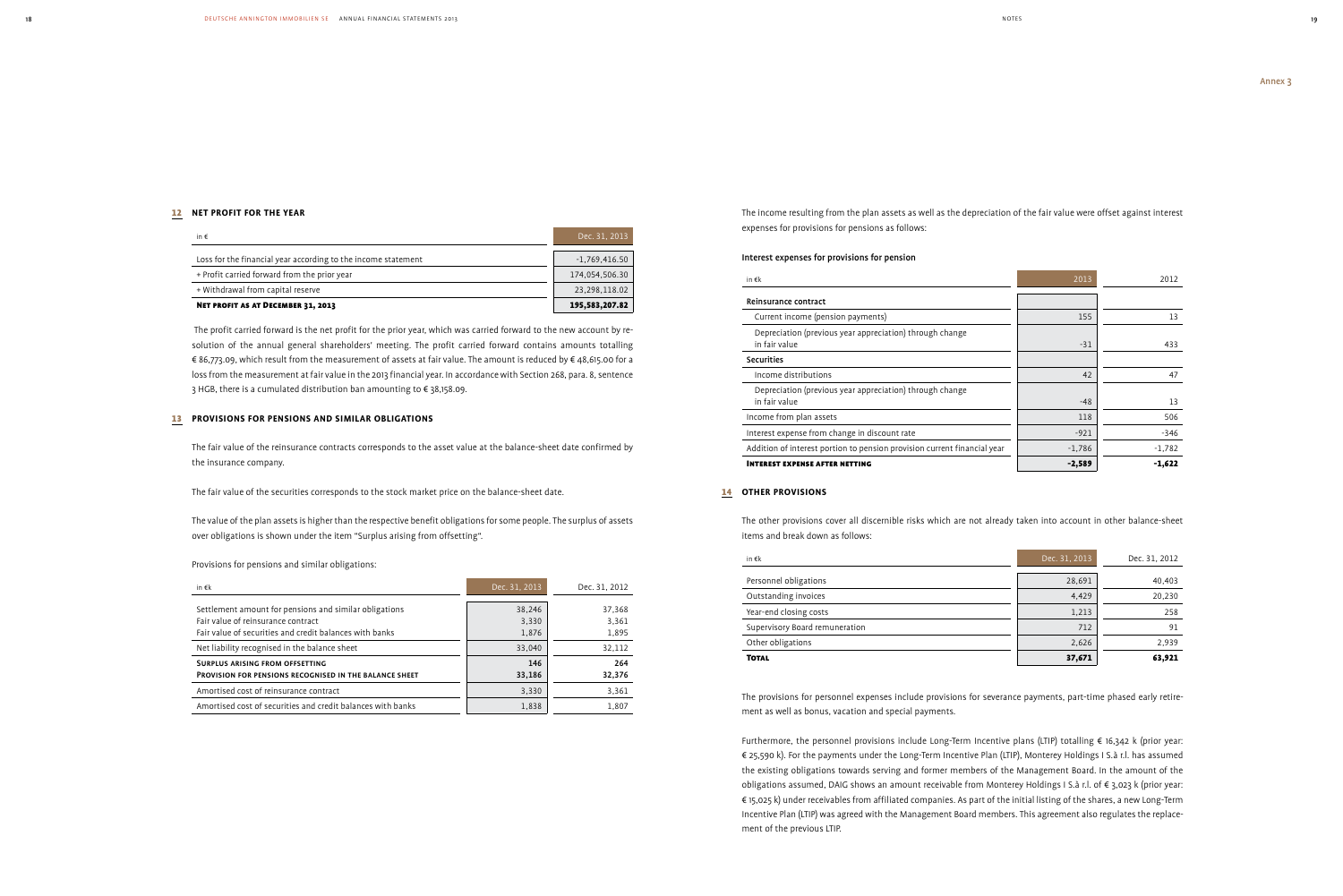### 18 **Amortisation of intangible assets and depreciation of tangible assets**

In the reporting period, depreciation and amortisation amounted to € 498 k (prior year: € 864 k). It was exclusively scheduled depreciation and amortisation.

### 19 **other operating expenses**

Of the income from investments, € 1,724 k (prior year: € 1,845 k) relates to affiliated companies and results from the takeover of the profit of Deutsche Annington WOGE Vier Bestands GmbH & Co. KG amounting to € 1,572 k as well as from the distribution of profits of prior years of MELCART Grundstücks-Verwaltungsgesellschaft mbH, Grünwald, amounting to  $\epsilon$  152 k (prior year:  $\epsilon$  0 k)

This item mainly includes legal and consultancy costs (€ 38,831 k), expenses from remuneration, particularly for personnel secondment (€ 17,891 k), costs of business premises (€ 9,096 k), IT and service costs (€ 8,357 k) as well as expenses for prior years amounting to € 81 k (prior year: € 1 k).

### 20 **income from investments**

### 21 **Income from profit-and-loss transfer agreements (see Annex 2)**

The income from the profit-and-loss transfer agreements breaks down as follows:

| in $\notin$ k                                          | Dec. 31, 2013 |
|--------------------------------------------------------|---------------|
| Frankfurter Siedlungsgesellschaft mbH *                | 14,079        |
| Deutsche Annington Holdings Vier GmbH                  | 7,005         |
| Deutsche Annington Business Management GmbH            | 2,036         |
| Deutsche Annington Dienstleistungs GmbH                | 1,842         |
| Deutsche Wohn-Inkasso GmbH                             | 1,516         |
| Deutsche Annington Kundenservice GmbH                  | 1,295         |
| Deutsche Annington Vertriebs GmbH                      | 564           |
| Deutsche Multimedia Service GmbH                       | 414           |
| Deutsche Annington Informationssysteme GmbH            | 110           |
| Verimmo2 GmbH                                          | 42            |
| <b>INCOME FROM PROFIT-AND-LOSS TRANSFER AGREEMENTS</b> | 28,903        |

| Frankfurter Siedlungsgesellschaft mbH *     | 14,079 |
|---------------------------------------------|--------|
| Deutsche Annington Holdings Vier GmbH       | 7,005  |
| Deutsche Annington Business Management GmbH | 2,036  |
| Deutsche Annington Dienstleistungs GmbH     | 1,842  |
| Deutsche Wohn-Inkasso GmbH                  | 1,516  |
| Deutsche Annington Kundenservice GmbH       | 1,295  |
| Deutsche Annington Vertriebs GmbH           | 564    |
| Deutsche Multimedia Service GmbH            | 414    |
| Deutsche Annington Informationssysteme GmbH | 110    |
| Verimmo2 GmbH                               | 42     |
|                                             |        |

### INCOME FROM PROFIT-AND-LOSS TRANSFER AGREEMENTS

\* before allowance for guaranteed dividends to the minority shareholder of  $\epsilon$  200 k

### 22 **other interest and similar income**

Of the other interest and similar income, € 34,483 k (prior year: € 897 k) relate to affiliated companies.

Accordingly, the Management Board members were paid one-off remuneration of € 6,300 k gross at the time of the initial listing in settlement of all claims arising out of the previous LTIP.

The new LTIP is to be qualified as a cash-settled share-based plan or as a cash-settled plan.

Depending on the development of the market value of the share and the respective level of target achievement, the annual expense may deviate upwards or downwards. In the financial year,  $\epsilon$  4.0 million was recognised as expense in the provisions.

### 15 **liabilities**

The liabilities break down according to their remaining terms as follows:

|                                        | Dec. 31, 2013 | Dec. 31, 2013<br>of which with a remaining term of |              |                          |          | Dec. 31, 2012<br>of which with a remaining term of |  |
|----------------------------------------|---------------|----------------------------------------------------|--------------|--------------------------|----------|----------------------------------------------------|--|
| in $\notin$ k                          | Total         | $1$ year                                           | 1 to 5 years | over 5 years             | Total    | <1 year                                            |  |
| Liabilities to banks                   | -             |                                                    |              |                          | 2.686    | 2,686                                              |  |
| Trade payables                         | 1,195         | 1.195                                              | ۰            | $\overline{\phantom{0}}$ | 9,931    | 9,931                                              |  |
| Liabilities to affiliated<br>companies | 851,122       | 851,122                                            |              |                          | 537,455  | 537,455                                            |  |
| Other liabilities                      | 1,332         | 1,332                                              |              |                          | 1,317    | 1,317                                              |  |
| (of which from taxes)                  | (1, 156)      | (1, 156)                                           |              | $\overline{\phantom{0}}$ | (1, 106) | (1, 106)                                           |  |
| <b>TOTAL</b>                           | 853,649       | 853,649                                            |              | -                        | 551,389  | 551,389                                            |  |

The liabilities to affiliated companies mainly result from cash pooling amounting to € 327,523 k (prior year: € 177,941 k) as well as to liabilities to Deutsche Annington Finance B.V. in the amount of € 290,200 k under an intercompany loan in connection with the bond as well as liabilities to Frankfurter Siedlungsgesellschaft mbH (FSG), Düsseldorf, in the amount of € 230,000 k in connection with a loan from the acquisition of the FSG Group.

## Notes to the income statement

### 16 **other operating income**

The other operating income includes income from intercompany allocations (€ 81,161 k) as well as income not relating to the period, mainly from the reversal of other provisions amounting to € 5,003 k (prior year: € 6,319 k).

### 17 **Social security contributions and expenses for pensions and support**

The expenses for pensions amount to  $\epsilon$  1,052 k (prior year:  $\epsilon$  1,219 k).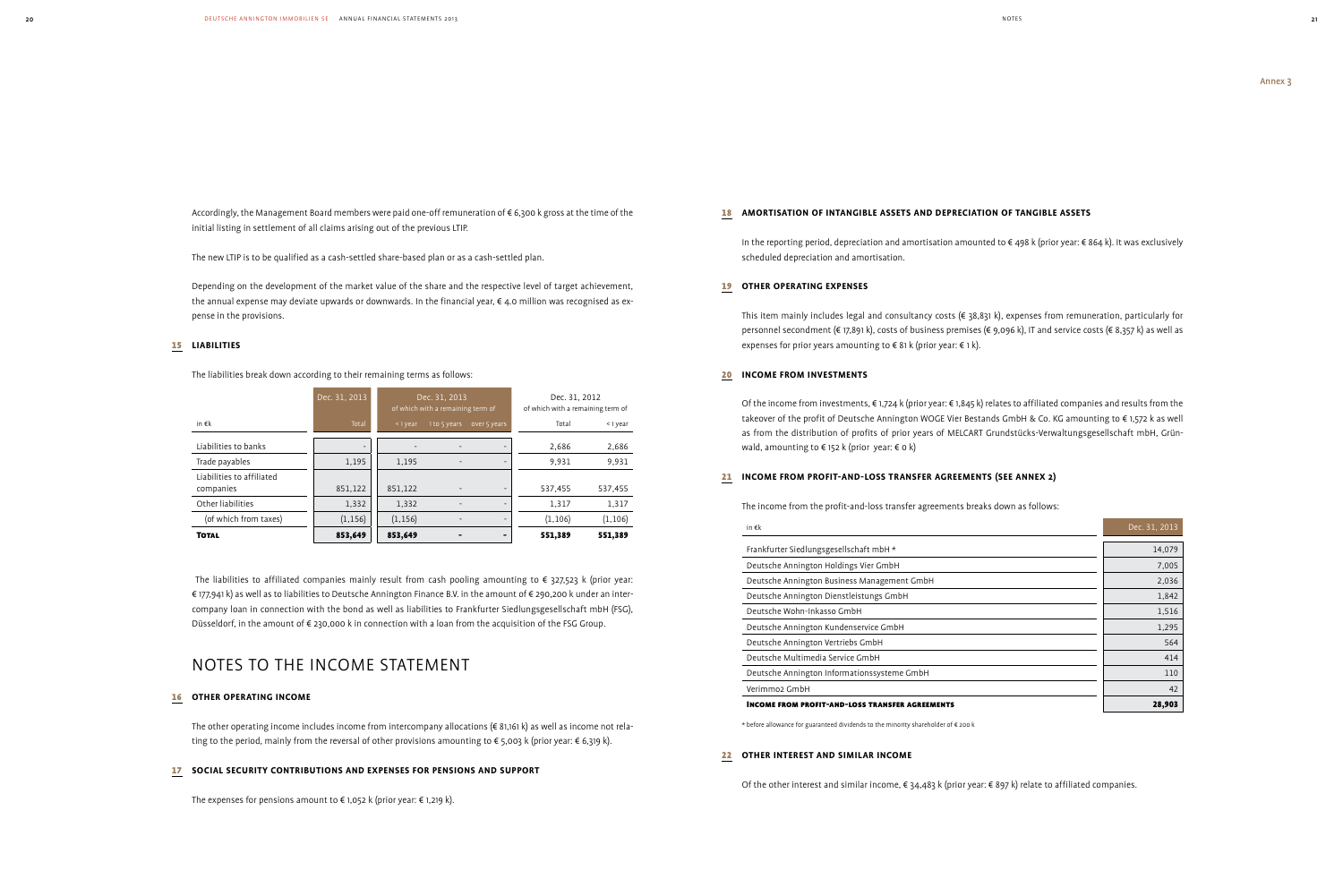### 23 **Write-downs of financial assets and marketable securities**

In the reporting period, write-downs to the net realisable value amounting to € 0 k (prior year: € 130 k) were performed on shares in affiliated companies.

### 24 **Expenses for the assumption of losses (see Annex 2)**

The expenses for the assumption of losses break down as follows:

| in $\notin$ k                                     | Dec. 31, 2013 |
|---------------------------------------------------|---------------|
| Deutsche Annington Service GmbH                   | 1.472         |
| Deutsche Annington Immobilienmanagement GmbH      | 315           |
| Deutsche Annington Dienstleistungsmanagement GmbH | 143           |
| Deutsche Annington Eigentumsverwaltungs GmbH      | 70            |
| Deutsche Annington Kundenmanagement GmbH          | 48            |
| Deutsche Annington IT-Management GmbH             | 43            |
| Deutsche Annington Vertriebsmanagement GmbH       | 37            |
| Deutsche Annington Business GmbH                  | 6             |
| <b>EXPENSES FOR THE ASSUMPTION OF LOSSES</b>      | 2.134         |

### 25 **Interest and similar expenses**

Of the interest and similar expenses, € 23,439 k (prior year: € 22,851 k) relate to affiliated companies. The expenses arising from the unwinding of discounting for provisions amount to € 2,746 k (prior year: € 2,227 k).

### 26 **income tax**

As the controlling company, the company is the tax debtor for the profit-and-loss agreements with its affiliated companies. The income taxes shown relate in full to current taxes for prior years. Deferred taxes are not contained in the income taxes owing to the exercising of the accounting option for deferred tax assets. The future tax relief not recognised is mainly attributable to timing differences in the accounting for housing stocks of the subsidiaries of the fiscal entity and for provisions as well as to tax loss carryforwards.

## Other information

### Employees

In the 2013 financial year, an average of 154 staff (office workers) were employed in the company.

### Contingent liabilities

DAIG has given a guarantee for the liabilities of its subsidiary, Deutsche Annington Finance B.V. These liabilities result from the issuance of bonds in the amount of € 2.3 billion.

There is a letter of comfort given to the seller of shares in ten railway housing companies in which DAIG undertakes to provide these companies with sufficient own funds and liquidity on a long-term basis in order to meet and fulfil their obligations under the privatisation contract for the shares in the companies dated December 14/15, 2000. The obligations comprise guarantees for the provision of housing and employment guarantees.

Contingent liabilities as defined by Section 251 of the German Commercial Code include bank accounts with balances of € 5,590 k pledged to third parties. The bank accounts are largely for securing purchase price payments received from third parties and are blocked until performance of the work still outstanding under the respective contract.

The Management Board considers the risk of claims arising from the contingent liabilities to be moderate as there are no relevant indications of a claim.

### The financial obligations break down as follows:

| in $\epsilon$ k        | 2014   | 2015  | 2016  | 2017  | from $2018$ |
|------------------------|--------|-------|-------|-------|-------------|
| Under rental           |        |       |       |       |             |
| and service contracts  | 7,178  | 6,704 | 4,957 | 1,336 | 308         |
| Under TV basic-service |        |       |       |       |             |
| contracts              | 11,585 | 8.928 | 8.928 | 8.095 | 91,758      |
| of which to            |        |       |       |       |             |
| affiliated companies   | 153    | 153   | 153   | 153   | 269         |

In the financial year 2011, Deutsche Multimedia Service GmbH signed contracts with Telekom Deutschland GmbH with a view to creating a joint strategic partnership. As regards assumption of debt, Telekom Deutschland GmbH and DAIG have agreed that, in addition to Deutsche Multimedia Service GmbH, DAIG will jointly and severally enter into all existing and future obligations arising from the contracts. As of the balance-sheet date, there are financial obligations of € 129 million resulting from the contract for the TV basic service. These obligations are set against future income from marketing the TV basic service to the tenants.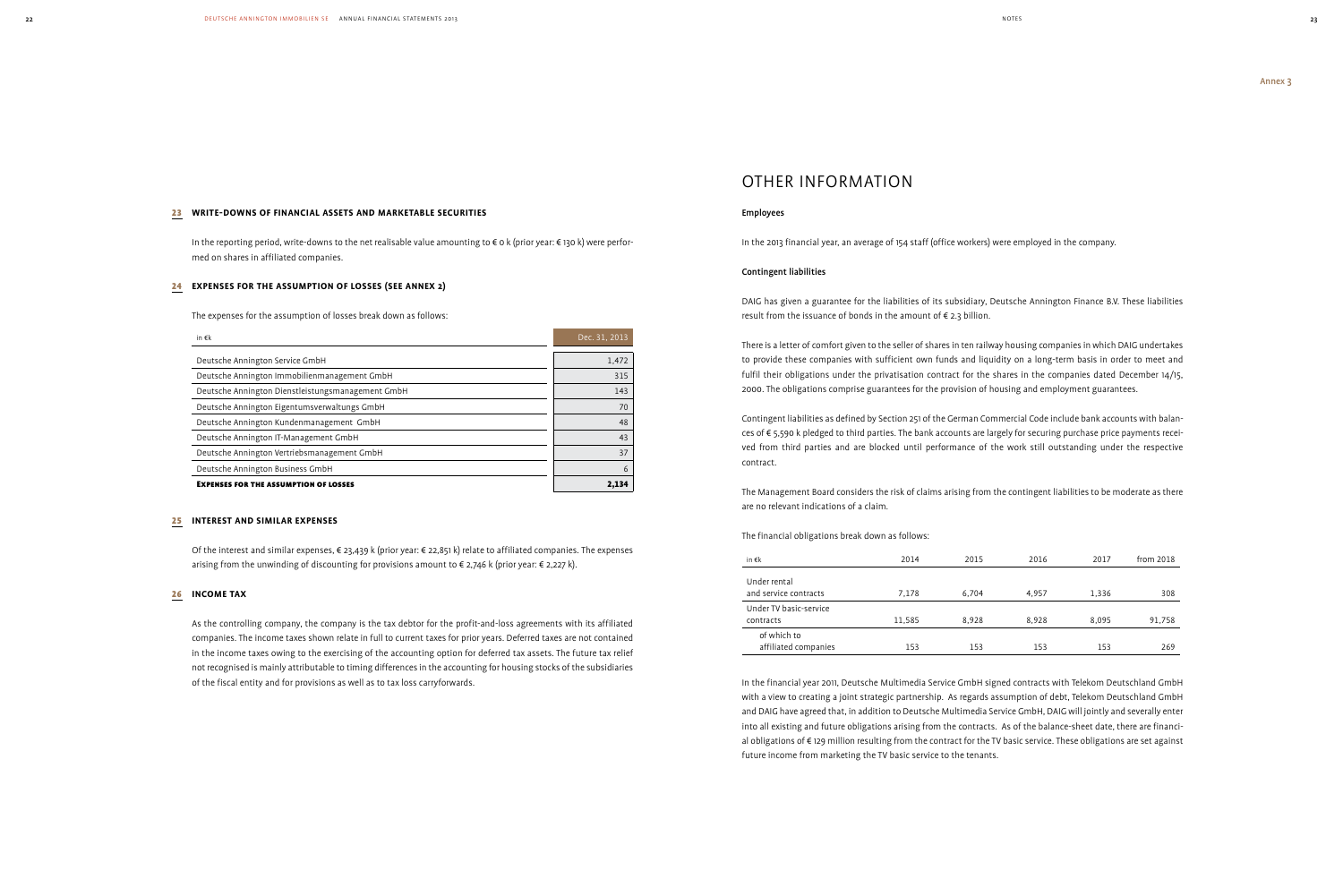### Related parties

In the 2013 financial year, the costs of € 3.6 million for the stock exchange placement were borne and settled by Monterey to the extent that they relate to the share of 10,606,060 old shares of Monterey.

With completion of the stock exchange listing, the previous Long-Term Incentive Plan (LTIP) for two Management Board members was settled and replaced by a new LTIP for all three Management Board members. Details of the LTIP – as well as the remuneration of the governing bodies - are given in the Remuneration Report.

DAIG's settlement claim against Monterey under the former Long-Term Incentive Plan (LTIP) for serving and former Management Board members was settled by Monterey so that there is now only a settlement claim under the LTIP regarding one former Management Board member for whom not all conditions of the LTIP have been fulfilled.

The obligations under the LTIP towards selected executives of the DAIG Group have been fulfilled insofar as the fulfilment conditions have been met through the IPO.

Obligations under the former LTIP as well as the new LTIP are shown under other provisions on the basis of actuarial calculations and reports.

### Shareholdings in accordance with Section 285, No. 11 and No. 11a HGB

The list of shareholdings is given in Annex 2 to these Notes.

### Auditor's services

For information on the scope of the auditor's services for DAIG and its subsidiaries, we refer to the relevant notes in the Notes to the consolidated financial statements.

### Governing bodies

The following are members of the **Supervisory Board**:

Dr Wulf H. Bernotat, since June 18, 2013 Chairman of the Supervisory Board Former CEO of E.ON SE

- > Bernotat & Cie. GmbH (Managing Director)
- > Bertelsmann SE & Co. KGaA (Member of the Supervisory Board)
- > Bertelsmann Management SE (Member of the Supervisory Board)
- > Deutsche Telekom AG (Member of the Supervisory Board)
	- > Metro AG (Member of the Supervisory Board)

### Prof. Dr Edgar Ernst, since June 18, 2013

President of Deutsche Prüfstelle für Rechnungslegung DPR e.V.

Mandates: > Deutsche Postbank AG (Member of the Supervisory Board)

- 
- > DMG MORI SEIKI AG (Member of the Supervisory Board)
- > TUI AG (Member of the Supervisory Board)
- > Wincor Nixdorf AG/Wincor Nixdorf International GmbH
- (Member of the Supervisory Board)

### Hildegard Müller, since June 18, 2013

Chairwoman of the Executive Board of Bundesverband der Energie- und Wasserwirtschaft Mandates: > Bundesverband der Energie- und Wasserwirtschaft (Chairwoman of the Executive Board)

### Clara-Christina Streit, since June 18, 2013

Former Senior Partner with McKinsey & Company, Inc. Mandates: > Delta Lloyd N.V. (Member of the Supervisory Board, subject to the approval of the Dutch Central Bank) > Vontobel Holding AG (Member of the Administrative Board)

Robert Nicolas Barr, from May 21, 2013 (previously dormant) Deputy Chairman of the Supervisory Board Operational Managing Director of Terra Firma Capital Partners Ltd. Mandates: > Odeon and UCI Cinemas Holdings Limited (Member of the Board of Directors)

> Terra Firma Capital Partners Limited (Director)

Annex 3

Mandates: > Allianz SE (Deputy Chairman of the Supervisory Board)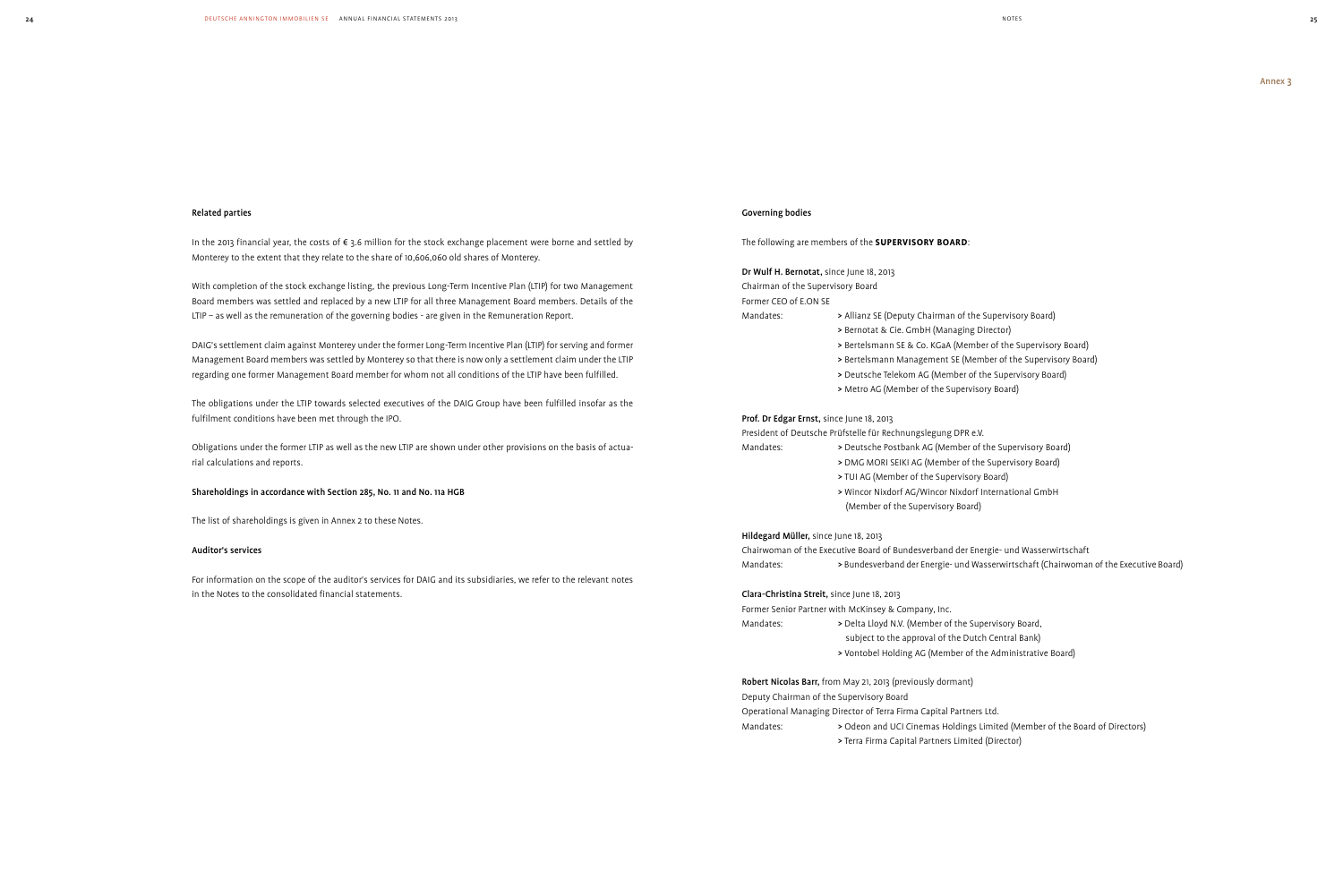### Tim Pryce, since June 18, 2013

Chief Executive Officer of Terra Firma Capital Partners Ltd.

- Mandates: > Terra Firma Capital Partners Limited (Member of the Board of Directors)
	- > Terra Firma Investments (DA) Limited (Member of the Board of Directors)
		- > Terra Firma Investments (DA) II Limited (Member of the Board of Directors)
		- > Terra Firma Investments (GP) 2 Limited (Member of the Board of Directors)
		- > Terra Firma Investments (GP) 3 Limited (Member of the Board of Directors)
		- > Terra Firma Investments (RE) Limited (Member of the Board of Directors)
		- > Terra Firma Investments (Special Opportunities I) Limited (Member of the Board of Directors)

- Mandates: > Elli Group (UK) Limited (Member of the Board of Directors)
	- > Elli Finance (UK) plc (Member of the Board of Directors)
	- > Elli Management Limited (Member of the Board of Directors)
	- > Maltby Capital Limited (Member of the Board of Directors)
	- > Maltby Holdings Limited (Member of the Board of Directors)

### Arjan Breure

Financial Managing Director of Terra Firma Capital Partners Ltd.

Mandates: > Drägerwerk AG & Co. KGaA (Member of the Supervisory Board) > Dräger Medical GmbH (Member of the Supervisory Board)

### Fraser Duncan

### Business Consultant

- Mandates: > Annington Ltd (Non-executive Director)
	- > Aurelius Property LLP (Member of the Board of Directors)
	- > Metellus Property LLP (Member of the Board of Directors)
	- > Odeon and UCI Holdings plc (Non-executive Director)
	- > Clockjack Investments (Member of the Board of Directors) > Abroadacre Ltd (Director)

### Professor Dr Klaus Rauscher

### Business Consultant

- > Dräger Safety GmbH (Member of the Supervisory Board)
- > Drägerwerk Verwaltungs AG (Member of the Supervisory Board)
- > Endi AG until August 31, 2013 (Chairman of the Supervisory Board)

### Guy Hands, until June 18, 2013

The total remuneration of the former Management Board members and their surviving dependants amounts to € 7.3 million for the 2013 financial year (prior year: € 3.0 million). The pension obligations to serving members of the Management Board amount to € 0.8 million (prior year: € 0.5 million) and to former members of the Management Board and their surviving dependants to  $\epsilon$  10.7 million (prior year:  $\epsilon$  7.8 million).

Chairman Chairman and Chief Investment Officer of Terra Firma Capital Partners Ltd.

Neil Hasson, until June 18, 2013 Managing Director of Citi Property Investors

### The following have been appointed **Management Board members**:

Rolf Buch, since April 1, 2013

(Chairman)

Mandates: > GSB Gesellschaft zur Sicherung von Bergmannswohnungen mbH (Member of the Supervisory Board) > Woldemar-Winkler Stiftung of Sparkasse Gütersloh (Member of the Committee)

### Robert Nicolas Barr, until May 20, 2013

### Klaus Freiberg

### Dr. A. Stefan Kirsten

Mandates: > AVW Versicherungsmakler GmbH (Member of the Supervisory Board) > VBW Bauen und Wohnen GmbH (Deputy Chairman of the Supervisory Board)

### Remuneration Report

Information on the individual remuneration of the DAIG Management Board and the Supervisory Board members is given in the Remuneration Report which is part of the combined management report.

Remuneration of the Supervisory Board:

The Supervisory Board members received fixed remuneration of € 639 k (prior year: € 194 k) for their work in the financial year.

### Remuneration of the Management Board:

The total remuneration received by serving Management Board members for the 2013 financial year amounts to € 20.4 million (prior year: € 3.4 million). Of this figure, € 2.3 million (prior year: € 2.1 million) was for fixed remuneration components including non-cash benefits and other remuneration. The variable remuneration of € 1.7 million (prior year: € 1.3 million) refers to bonuses. The settlement of the previous LTIP accounts for € 2.4 million.

The total remuneration includes the fair value of the 931,030 notional shares granted under the new LTIP for the entire five-year period amounting to € 14.0 million. This corresponds to the actuarial fair value of the expected remuneration over the entire five-year period of the LTIP.

Remuneration of former Management Board members and their surviving dependants: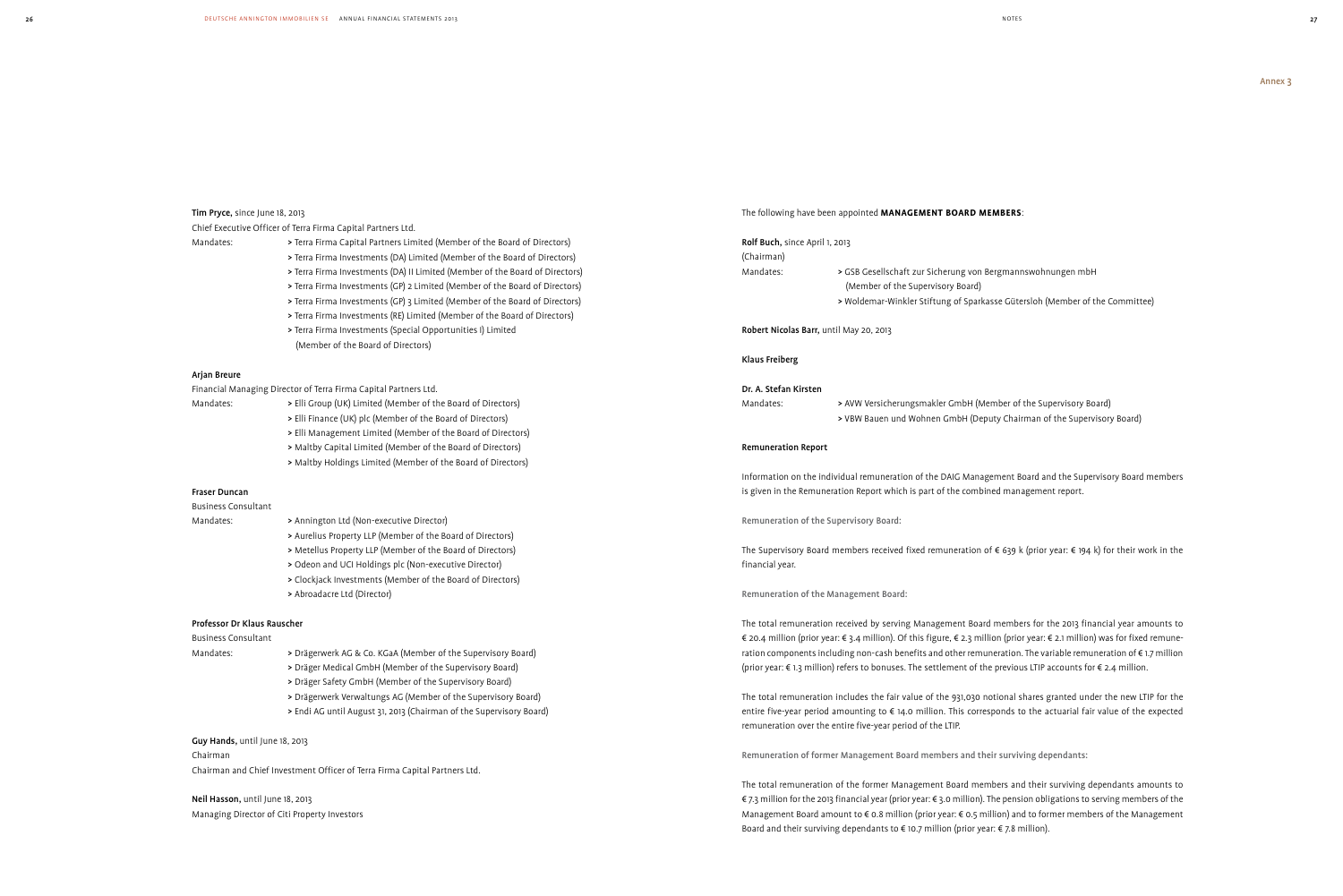### Appropriation of profit

The Management Board and the Supervisory Board propose to the Annual General Meeting of Shareholders that, out of the net profit of Deutsche Annington Immobilien SE for the 2013 financial year of € 195,583,207.82, an amount of € 156,969,697.50 on the shares of the share capital as at December 31, 2013 be paid as a dividend to the shareholders and the remaining amount of € 38,613,510.32 be carried forward to the new account or be used for other dividends on shares which are entitled to dividends at the time of the Annual General Meeting and which go beyond those as at December 31, 2013. This corresponds to a dividend of € 0.70 per share.

The dividend will be distributed on the basis of the shares entitled to a dividend at the time of the Annual General Meeting.

### Declaration in accordance with Section 160, para. 1, No. 8 AktG

In accordance with Section 160, para. 1, No. 8 German Stock Corporation Act (Aktiengesetz), information shall be given relating to the existence of a shareholding which has been notified pursuant to Section 21, para. 1 or para. 1a of the Securities Trading Act (Wertpapierhandelsgesetz).

### The Company has received the following notifications of voting rights:

1. Monterey Holdings I S.à r.l., Luxembourg, Grand Duchy of Luxembourg, has informed us according to Section 21, para. 1a WpHG, that on July 2, 2013, the date of the first-time admission of the shares in Deutsche Annington Immobilien SE to trading on the regulated market on the Frankfurt Stock Exchange (Frankfurter Wertpapierbörse), its share in the voting rights of Deutsche Annington Immobilien SE amounted to 90.00% (200,000,000 voting rights).

4. Terra Firma Deutsche Annington - III L.P., St. Peter Port, Guernsey, has informed us according to Section 21, para. 1a WpHG, that on July 2, 2013, the date of the first-time admission of the shares in Deutsche Annington Immobilien SE to trading on the regulated market on the Frankfurt Stock Exchange (Frankfurter Wertpapierbörse), its share in the voting rights of Deutsche Annington Immobilien SE amounted to 90.00% (200,000,000 voting rights).

2. Terra Firma Deutsche Annington L.P., St. Peter Port, Guernsey, has informed us according to Section 21, para. 1a WpHG, that on July 2, 2013, the date of the first-time admission of the shares in Deutsche Annington Immobilien SE to trading on the regulated market on the Frankfurt Stock Exchange (Frankfurter Wertpapierbörse), its share in the voting rights of Deutsche Annington Immobilien SE amounted to 90.00% (200,000,000 voting rights).

90.00% (200,000,000 voting rights) thereof were attributed to Terra Firma Deutsche Annington L.P. pursuant to Section 22, para. 1, sentence 1, No. 1 WpHG and were held by the following controlled company:

### > Monterey Holdings I S.à r.l.

3. Terra Firma Deutsche Annington - II L.P., St. Peter Port, Guernsey, has informed us according to Section 21, para. 1a WpHG, that on July 2, 2013, the date of the first-time admission of the shares in Deutsche Annington Immobilien SE to trading on the regulated market on the Frankfurt Stock Exchange (Frankfurter Wertpapierbörse), its share in the voting rights of Deutsche Annington Immobilien SE amounted to 90.00% (200,000,000 voting rights).

90.00% (200,000,000 voting rights) thereof were attributed to Terra Firma Deutsche Annington - II L.P. pursuant to Section 22, para. 1, sentence 1, No. 1 WpHG and were held by the following controlled company:

> Monterey Holdings I S.à r.l.

90.00% (200,000,000 voting rights) thereof were attributed to Terra Firma Deutsche Annington - III L.P. pursuant to Section 22, para. 1, sentence 1, No. 1 WpHG and were held by the following controlled company:

> Monterey Holdings I S.à r.l.

5. Terra Firma Deutsche Annington - IV L.P., St. Peter Port, Guernsey, has informed us according to Section 21, para. 1a WpHG, that on July 2, 2013, the date of the first-time admission of the shares in Deutsche Annington Immobilien SE to trading on the regulated market on the Frankfurt Stock Exchange (Frankfurter Wertpapierbörse), its share in the voting rights of Deutsche Annington Immobilien SE amounted to 90.00% (200,000,000 voting rights).

90.00% (200,000,000 voting rights) thereof were attributed to Terra Firma Deutsche Annington - IV L.P. pursuant to Section 22, para. 1, sentence 1, No. 1 WpHG and were held by the following controlled company:

> Monterey Holdings I S.à r.l.

6. Terra Firma Deutsche Annington - V L.P., St. Peter Port, Guernsey, has informed us according to Section 21 para. 1a WpHG, that on July 2, 2013, the date of the first-time admission of the shares in Deutsche Annington Immobilien SE to trading on the regulated market on the Frankfurt Stock Exchange (Frankfurter Wertpapierbörse), its share in the voting rights of Deutsche Annington Immobilien SE amounted to 90.00% (200,000,000 voting rights).

90.00% (200,000,000 voting rights) thereof were attributed to Terra Firma Deutsche Annington - V L.P. pursuant to Section 22, para. 1, sentence 1, No. 1 WpHG and were held by the following controlled company:

> Monterey Holdings I S.à r.l.

7. Terra Firma Investments (DA) Limited, St. Peter Port, Guernsey, has informed us according to Section 21 para. 1a WpHG, that on July 2, 2013, the date of the first-time admission of the shares in Deutsche Annington Immobilien SE to trading on the regulated market on the Frankfurt Stock Exchange (Frankfurter Wertpapierbörse), its share in the voting rights of Deutsche Annington Immobilien SE amounted to 90.00% (200,000,000 voting rights).

### notes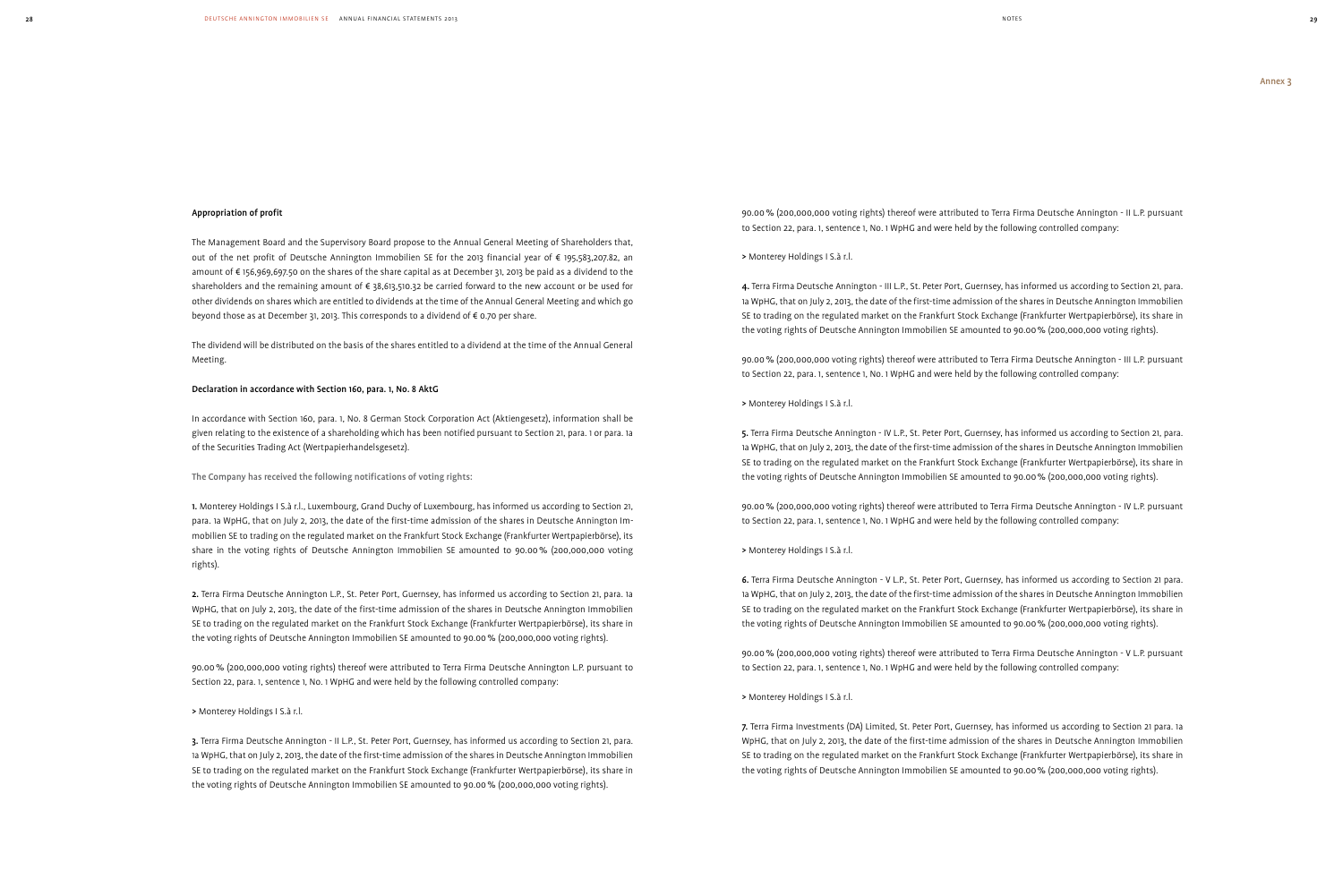90.00% (200,000,000 voting rights) thereof were attributed to Terra Firma Investments (DA) Limited pursuant to Section 22, para. 1, sentence 1, No. 1 WpHG and were held by the following controlled companies:

- > Terra Firma Deutsche Annington L.P.
- > Terra Firma Deutsche Annington III L.P.
- > Terra Firma Deutsche Annington IV L.P.
- > Terra Firma Deutsche Annington V L.P.
- > Monterey Holdings I S.à r.l.

8. Terra Firma Investments (DA) IILimited, St. Peter Port, Guernsey, has informed us according to Section 21 para. 1a WpHG, that on July 2, 2013, the date of the first-time admission of the shares in Deutsche Annington Immobilien SE to trading on the regulated market on the Frankfurt Stock Exchange (Frankfurter Wertpapierbörse), its share in the voting rights of Deutsche Annington Immobilien SE amounted to 90.00% (200,000,000 voting rights).

90.00% (200,000,000 voting rights) thereof were attributed to Terra Firma Investments (DA) II Limited pursuant to Section 22, para. 1, sentence 1, No. 1 WpHG and were held by the following controlled companies:

> Terra Firma Deutsche Annington - II L.P.

> Monterey Holdings I S.à r.l.

9. Terra Firma Holdings Limited, St. Peter Port, Guernsey, has informed us according to Section 21 para. 1a WpHG, that on July 2, 2013, the date of the first-time admission of the shares in Deutsche Annington Immobilien SE to trading on the regulated market on the Frankfurt Stock Exchange (Frankfurter Wertpapierbörse), its share in the voting rights of Deutsche Annington Immobilien SE amounted to 90.00% (200,000,000 voting rights).

90.00% (200,000,000 voting rights) thereof were attributed to Terra Firma Holdings Limited pursuant to Section 22, para. 1, sentence 1, No. 1 WpHG and were held by the following controlled companies:

- > Terra Firma Investments (DA) Limited
- > Terra Firma Investments (DA) II Limited
- > Terra Firma Deutsche Annington L.P.
- > Terra Firma Deutsche Annington II L.P.
- > Terra Firma Deutsche Annington III L.P.
- > Terra Firma Deutsche Annington IV L.P.
- > Terra Firma Deutsche Annington V L.P.
- > Monterey Holdings I S.à r.l.

10. TFCP Capital Investments Limited, St. Peter Port, Guernsey, has informed us according to Section 21 para. 1a WpHG, that on July 2, 2013, the date of the first-time admission of the shares in Deutsche Annington Immobilien SE to trading on the regulated market on the Frankfurt Stock Exchange (Frankfurter Wertpapierbörse), its share in the voting rights of Deutsche Annington Immobilien SE amounted to 90.00% (200,000,000 voting rights).

90.00% (200,000,000 voting rights) thereof were attributed to TFCP Capital Investments Limited pursuant to Section 22, para. 1, sentence 1, No. 1 WpHG and were held by the following controlled companies:

- > Terra Firma Holdings Limited
	- > Terra Firma Investments (DA) Limited
	- > Terra Firma Investments (DA) II Limited
	- > Terra Firma Deutsche Annington L.P.
	- > Terra Firma Deutsche Annington II L.P.
	- > Terra Firma Deutsche Annington III L.P.
	- > Terra Firma Deutsche Annington IV L.P.
	- > Terra Firma Deutsche Annington V L.P.
	- > Monterey Holdings I S.à r.l.

11. Guy Hands, Guernsey, has informed us according to Section 21 para. 1a WpHG, that on July 2, 2013, the date of the first-time admission of the shares in Deutsche Annington Immobilien SE to trading on the regulated market on the Frankfurt Stock Exchange (Frankfurter Wertpapierbörse), his share in the voting rights of Deutsche Annington Immobilien SE amounted to 90.00% (200,000,000 voting rights).

90.00% (200,000,000 voting rights) thereof were attributed to Guy Hands pursuant to Section 22 para. 1 sentence 1 No. 1 WpHG and were held by the following controlled companies:

- > TFCP Capital Investments Limited
- > Terra Firma Holdings Limited
- > Terra Firma Investments (DA) Limited
- > Terra Firma Investments (DA) II Limited
- > Terra Firma Deutsche Annington L.P.
- > Terra Firma Deutsche Annington II L.P.
- > Terra Firma Deutsche Annington III L.P.
- > Terra Firma Deutsche Annington IV L.P.
- > Terra Firma Deutsche Annington V L.P.
- > Monterey Holdings I S.à r.l.

12. On July 25, 2013, Norges Bank (the Central Bank of Norway), Oslo, Norway has informed us according to Article 21, Section 1 of the WpHG that via shares its Voting Rights on Deutsche Annington Immobilien SE, Düsseldorf, Deutschland, have exceeded the 3% and 5% threshold of the voting rights on July 11, 2013 and on that day amounted to 5.47% (this corresponds to 12,150,000 voting rights).

13. On July 25, 2013, the Ministry of Finance on behalf of the State of Norway, Oslo, Norway has informed us according to Article 21, Section 1 of the WpHG that via shares its Voting Rights on Deutsche Annington Immobilien SE, Düsseldorf, Deutschland, have exceeded the 3% and 5% threshold of the voting rights on July 11, 2013 and on that day amounted to 5.47% (this corresponds to 12,150,000 voting rights). According to Article 22, Section 1, Sentence 1, No. 1 of the WpHG, 5.47% of the voting rights (this corresponds to 12,150,000 voting rights) is to be attributed to the company via Norges Bank.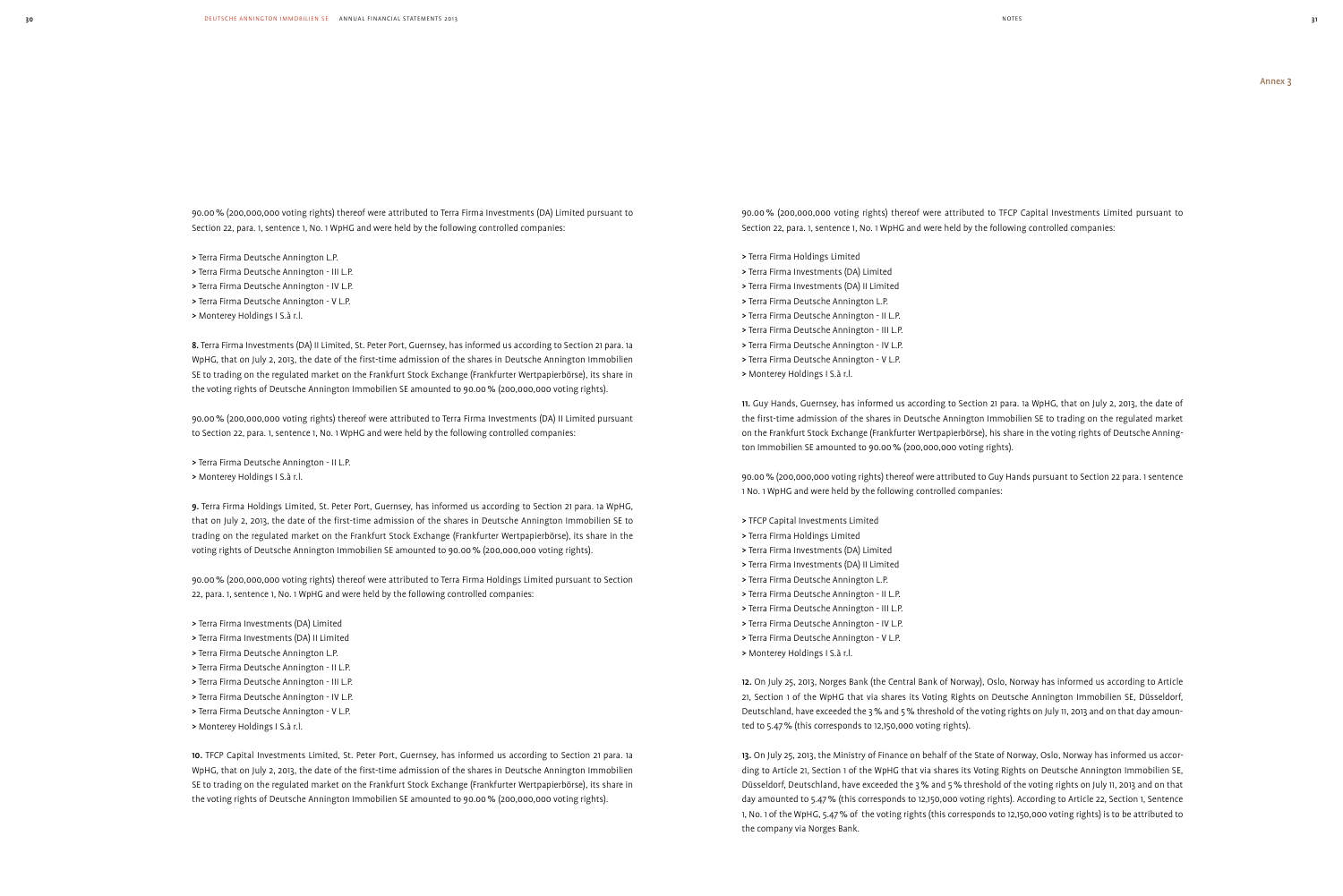### Declaration in accordance with Section 161 AktG

The declarations on the German Corporate Governance Code to be made by DAIG in accordance with Section 161 of the German Stock Corporation Act (AktG) are available to shareholders and interested parties on the company's website (www.deutsche-annington.com). Furthermore, the declarations are given for the first time in the combined management report.

### Parent company

As the ultimate parent company and parent company for the largest group of affiliated companies, Monterey Holdings I S.à r.l. prepares consolidated financial statements in accordance with IFRS, as they are to be applied in the EU, in which DAIG is included with its subsidiaries. These consolidated financial statements are published in the electronic Commercial Register of the Grand Duchy of Luxembourg (www.legilux.lu).

Düsseldorf, February 28, 2014

Deutsche Annington Immobilien SE The Management Board

Rolf Buch Klaus Freiberg Dr A. Stefan Kirsten

| Nr.            |     | Company                                                                                                         | Company<br>domicile | Interest<br>$\%$ | Equity<br>€k | Net income /<br>loss for the year<br>€k |          |
|----------------|-----|-----------------------------------------------------------------------------------------------------------------|---------------------|------------------|--------------|-----------------------------------------|----------|
| 1              | 286 | Baugesellschaft Bayern mbH                                                                                      | Munich              | 94.90            | 122,043      | 5,980                                   |          |
| $\overline{2}$ | 268 | Bundesbahn Wohnungsbaugesellschaft Kassel Gesellschaft mit<br>beschränkter Haftung                              | Kassel              | 94.90            | 1,739        | $-2,556$                                |          |
| 3              | 293 | Bundesbahn-Wohnungsbaugesellschaft Regensburg mbH                                                               | Regensburg          | 94.90            | 51,090       | $-867$                                  |          |
| 4              | 261 | BWG Frankfurt am Main Bundesbahn-Wohnungsgesellschaft mbH                                                       | Frankfurt           | 94.90            | 71,187       | $-1,653$                                |          |
| 5              | 37  | Deutsche Annington Acquisition Holding GmbH<br>(früher: Deutsche Annington Dritte Beteiligungsgesellschaft mbH) | Düsseldorf          | 100.00           | 21           | $-1$                                    |          |
| 6              | 146 | DA DMB Netherlands B.V.                                                                                         | Eindhoven/NL        | 100.00           | 36,964       | 2,415                                   |          |
| 7              | 196 | Deutsche Annington Beteiligungsverwaltungs GmbH                                                                 | Düsseldorf          | 100.00           | 146,308      | 32,061                                  |          |
| 8              | 400 | Deutsche Annington Business GmbH                                                                                | Bochum              | 100.00           | 25           | -5                                      | 1) 2) 3) |
| 9              | 170 | Deutsche Annington Business Management GmbH                                                                     | Bochum              | 100.00           | 1,050        | 2,036                                   | 1) 2) 3) |
| 10             | 226 | Deutsche Annington DEWG GmbH & Co. KG                                                                           | Bochum              | 100.00           | 7,279        | 2,220                                   |          |
| 11             | 253 | Deutsche Annington DEWG Verwaltungs GmbH                                                                        | Düsseldorf          | 100.00           | 30           | $0 \t 5)$                               |          |
| 12             | 116 | Deutsche Annington DID Verwaltungs GmbH                                                                         | Düsseldorf          | 100.00           | 22           | $-1$                                    | 5)       |
| 13             | 171 | Deutsche Annington Dienstleistungs GmbH                                                                         | Bochum              | 100.00           | 439          | 1,842                                   | 1) 2) 3) |
| 14             | 401 | Deutsche Annington Dienstleistungsmanagement GmbH                                                               | Bochum              | 100.00           | 25           | -143                                    | 1) 2) 3) |
| 15             | 147 | Deutsche Annington DMB Eins GmbH                                                                                | Bochum              | 100.00           | 1,910        | 148                                     | 1)       |
| 16             | 404 | Deutsche Annington Eigentumsverwaltungs GmbH                                                                    | Bochum              | 100.00           | 25           | -70                                     | 1) 2) 3) |
| 17             | 269 | Deutsche Annington EWG Kassel Bestands GmbH & Co. KG                                                            | Bochum              | 100.00           | 9,757        | 2,792                                   |          |
| 18             | 270 | Deutsche Annington EWG Kassel Bewirtschaftungs GmbH & Co. KG                                                    | Bochum              | 100.00           | 32,213       | 2,286                                   |          |
| 19             | 271 | Deutsche Annington EWG Kassel Verwaltungs GmbH                                                                  | Düsseldorf          | 100.00           | 22           | $-1$ 5)                                 |          |
| 20             | 300 | Deutsche Annington Finance B.V.                                                                                 | Amsterdam/NL        | 100.00           | $-5,270$     | $-7,288$                                | 4)       |
| 21             | 118 | Deutsche Annington Finance GmbH                                                                                 | Düsseldorf          | 100.00           | 2,900        | 144                                     |          |
| 22             | 245 | Deutsche Annington Fundus Immobiliengesellschaft mbH                                                            | Cologne             | 100.00           | 3,179        | 1,166                                   | 1)       |
| 23             | 125 | Deutsche Annington Fünfte Immobiliengesellschaft mbH                                                            | Düsseldorf          | 100.00           | 3,404        | $-1$                                    |          |
| 24             | 224 | Deutsche Annington Haus GmbH                                                                                    | Kiel                | 100.00           | 1,900        | 324                                     |          |
| 25             | 222 | Deutsche Annington Heimbau GmbH                                                                                 | Kiel                | 100.00           | 26,295       | $-1,877$                                |          |
| 26             | 219 | Deutsche Annington Heimbau Verwaltungs GmbH                                                                     | Düsseldorf          | 100.00           | 21           | $-1$ 5)                                 |          |
| 27             | 150 | Deutsche Annington Holdings Drei GmbH                                                                           | Bochum              | 100.00           | 13,947       | 406                                     |          |
| 28             | 140 | Deutsche Annington Holdings Eins GmbH                                                                           | Düsseldorf          | 100.00           | 150,606      | $-2,816$                                |          |
| 29             | 215 | Deutsche Annington Holdings Fünf GmbH                                                                           | Düsseldorf          | 100.00           | 36,922       | 7,151                                   | 1) 3)    |
| 30             | 155 | Deutsche Annington Holdings Sechs GmbH                                                                          | Bochum              | 100.00           | 72           | $-1$                                    |          |
| 31             | 214 | Deutsche Annington Holdings Vier GmbH                                                                           | Düsseldorf          | 100.00           | 36,849       | 7,005                                   | 1) 2) 3) |
| 32             | 308 | Deutsche Annington Holdings Vier GmbH & Co. KG                                                                  | Bochum              | 100.00           | 34,932       | 194                                     |          |
| 33             | 141 | Deutsche Annington Holdings Zwei GmbH                                                                           | Düsseldorf          | 100.00           | 138,847      | $-2,680$                                | 1)       |
| 34             | 107 | Deutsche Annington Immobilien-Dienstleistungen GmbH                                                             | Düsseldorf          | 100.00           | 7,771        | $-2,385$ 1)                             |          |

# List of Deutsche Annington Immobilien SE Shareholdings

 *as at December 31, 2013 according to section 285 no. 11 HGB*

### Subsidiaries higher 20%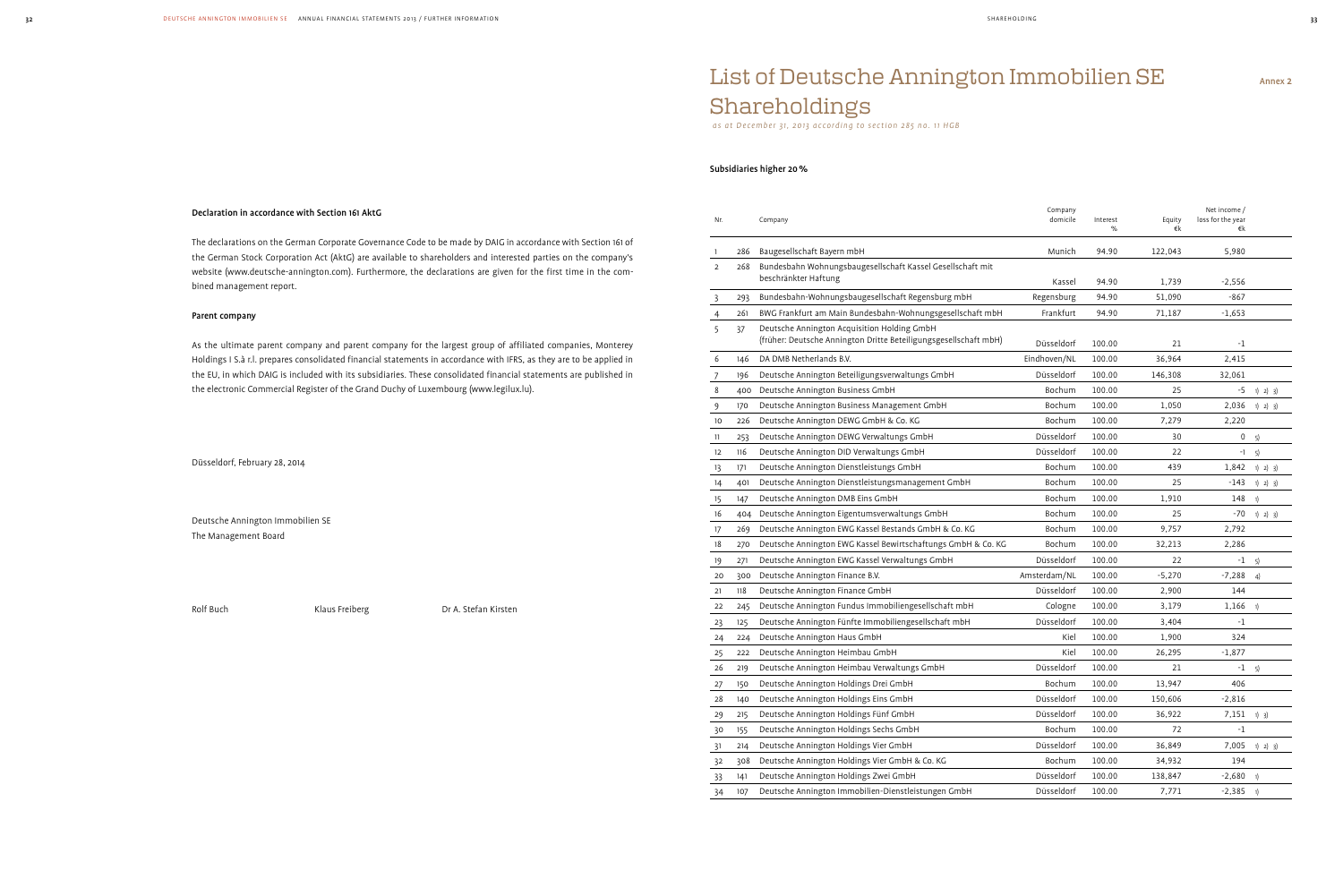| $\sim$ | ×. | L<br>w |  | 1 |
|--------|----|--------|--|---|
|        |    |        |  |   |

| Nr. |     | Company                                                      | Company<br>domicile | Interest<br>% | Equity<br>€k | Net income /<br>loss for the year<br>€k |          |
|-----|-----|--------------------------------------------------------------|---------------------|---------------|--------------|-----------------------------------------|----------|
| 35  | 178 | Deutsche Annington Immobilienmanagement GmbH                 | Bochum              | 100.00        | 24           | -315                                    | 1) 2) 3) |
| 36  | 166 | Deutsche Annington Immobilienservice GmbH                    | München             | 100.00        | 25           | 383                                     | 1) 3)    |
| 37  | 165 | Deutsche Annington Immobilienservice West GmbH               | Bochum              | 100.00        | 25           | 393                                     | 1) 3)    |
| 38  | 50  | Deutsche Annington Informationssysteme GmbH                  | Düsseldorf          | 100.00        | 2,124        | 110                                     | 1) 2) 3) |
| 39  | 119 | Deutsche Annington Interim DAMIRA GmbH                       | Düsseldorf          | 100.00        | 568          | 54                                      |          |
| 40  | 405 | Deutsche Annington IT-Management GmbH                        | Düsseldorf          | 100.00        | 25           | -43                                     | 1) 2) 3) |
| 41  | 402 | Deutsche Annington Kundenmanagement GmbH                     | Bochum              | 100.00        | 25           | -48                                     | 1) 2) 3) |
| 42  | 173 | Deutsche Annington Kundenservice GmbH                        | Bochum              | 100.00        | 339          | 1,295                                   | 1) 2) 3) |
| 43  | 314 | Deutsche Annington McKinley Drei Verwaltungs GmbH            | Düsseldorf          | 100.00        | 22           | $-3$                                    | 4)       |
| 44  | 313 | Deutsche Annington McKinley Eins GmbH & Co. KG               | Bochum              | 100.00        | 47,218       | $-6,283$                                | 4)       |
| 45  | 312 | Deutsche Annington McKinley Eins Verwaltungs GmbH            | Düsseldorf          | 100.00        | 22           | $-2$                                    | 4)       |
| 46  | 311 | Deutsche Annington McKinley-Holding GmbH & Co. KG            | Bochum              | 100.00        | 53,499       | $-2$                                    | 4)       |
| 47  | 304 | Deutsche Annington Regenerative Energien GmbH                | Bochum              | 100.00        | 186          | $-1$                                    |          |
| 48  | 75  | Deutsche Annington Revisionsgesellschaft mbH                 | Düsseldorf          | 100.00        | 47           | $-1$                                    |          |
| 49  | 248 | Deutsche Annington Rheinland Immobiliengesellschaft mbH      | Cologne             | 100.00        | 13,762       | 1,568                                   | 1)       |
| 50  | 235 | Deutsche Annington Rhein-Ruhr GmbH & Co. KG                  | Düsseldorf          | 100.00        | 25,653       | 9,218                                   |          |
| 51  | 310 | Deutsche Annington Sechste Beteiligungs GmbH                 | Düsseldorf          | 100.00        | 23           | $-2$                                    | 4)       |
| 52  | 188 | Deutsche Annington Service GmbH                              | Bochum              | 100.00        | 63           | $-1,472$                                | 1) 2) 3) |
| 53  | 172 | Deutsche Annington Vertriebs GmbH                            | Bochum              | 100.00        | 284          | 564                                     | 1) 2) 3) |
| 54  | 403 | Deutsche Annington Vertriebsmanagement GmbH                  | Bochum              | 100.00        | 25           | -37                                     | 1) 2) 3) |
| 55  | 117 | Deutsche Annington Vierte Beteiligungsgesellschaft mbH       | Düsseldorf          | 100.00        | 22           | 0                                       | 5)       |
| 56  | 106 | Deutsche Annington WOGE Drei Verwaltungs GmbH                | Düsseldorf          | 100.00        | 22           | $-1$                                    | 5)       |
| 57  | 144 | Deutsche Annington WOGE Fünf Bestands GmbH & Co. KG          | Bochum              | 100.00        | 218          | $-26$                                   |          |
| 58  | 145 | Deutsche Annington WOGE Fünf Bewirtschaftungs GmbH & Co. KG  | Bochum              | 100.00        | 88,501       | 3,827                                   |          |
| 59  | 143 | Deutsche Annington WOGE Fünf Verwaltungs GmbH                | Düsseldorf          | 100.00        | 22           | 0                                       |          |
| 60  | 152 | Deutsche Annington WOGE Sechs Bestands GmbH & Co. KG         | Bochum              | 100.00        | 1            | 100                                     |          |
| 61  | 153 | Deutsche Annington WOGE Sechs Bewirtschaftungs GmbH & Co. KG | Bochum              | 100.00        | 9,320        | 1,066                                   |          |
| 62  | 151 | Deutsche Annington WOGE Sechs Verwaltungs GmbH               | Bochum              | 100.00        | 24           | 0                                       |          |
| 63  | 216 | Deutsche Annington WOGE Sieben Verwaltungs GmbH              | Düsseldorf          | 100.00        | 24           | $\mathbf{1}$                            |          |
| 64  | 212 | Deutsche Annington WOGE Vier Bestands GmbH & Co. KG          | Bochum              | 100.00        | 12,847       | 1,659                                   |          |
| 65  | 130 | Deutsche Annington WOGE Vier GmbH & Co. KG                   | Bochum              | 100.00        | $-180,643$   | -74                                     |          |
| 66  | 103 | Deutsche Annington Wohnungsgesellschaft I mbH                | Essen               | 100.00        | 37,553       | 1,785                                   | 1)       |
| 67  | 105 | Deutsche Annington Wohnungsgesellschaft III mbH              | Bochum              | 100.00        | 32,422       | 189                                     | 1)       |
| 68  | 202 | Deutsche Annington Zweite Beteiligungsgesellschaft mbH       | Essen               | 100.00        | 45           | $-4$                                    |          |
| 69  | 250 | Deutsche Eisenbahn-Wohnungs-Holdings GmbH & Co. KG           | Leipzig             | 100.00        | 11,938       | 7,395                                   |          |
| 70  | 167 | Deutsche Multimedia Service GmbH                             | Düsseldorf          | 100.00        | 24           | 414                                     | 1) 2) 3) |
| 71  | 177 | Deutsche Soziale Wohnen GmbH                                 | Bochum              | 100.00        | 77           | 18                                      |          |
| 72  | 162 | Deutsche TGS Dienstleistungsgesellschaft mbH                 | Bochum              | 100.00        | 25           | 0                                       | 4)       |
| 73  | 161 | Deutsche TGS GmbH                                            | Bochum              | 51.00         | 128          | 1,626                                   |          |
| 74  | 163 | Deutsche TGS Rheinland GmbH                                  | Bochum              | 100.00        | 151          | 126                                     | 4)       |
| 75  | 160 | Deutsche TGS West GmbH                                       | Düsseldorf          | 51.00         | 637          | 2,396                                   |          |
| 76  | 24  | Deutsche Wohn-Inkasso GmbH                                   | Bochum              | 100.00        | 25           | 1,516                                   | 1) 2) 3) |
| 77  | 281 | Eisenbahn-Siedlungsgesellschaft Augsburg mbH (Siegau)        | Augsburg            | 94.90         | 2,549        | $-9,460$                                |          |
| 78  | 265 | Eisenbahn-Wohnungsbau-Gesellschaft Karlsruhe GmbH            | Karlsruhe           | 94.90         | 109,523      | 790                                     |          |
| 79  | 241 | Eisenbahn-Wohnungsbaugesellschaft Köln mbH                   | Cologne             | 94.90         | 137,655      | $-4,039$                                |          |
| 80  | 289 | Eisenbahn-Wohnungsbaugesellschaft Nürnberg GmbH              | Nuremberg           | 94.90         | 8,493        | -428                                    |          |
| 81  | 123 | Frankfurter Siedlungsgesellschaft mbH                        | Düsseldorf          | 100.00        | 431,691      | 14,079                                  | 1) 2)    |
|     |     |                                                              |                     |               |              |                                         |          |

| Nr. |     | Company                                                          | Company<br>domicile | Interest<br>% | Equity<br>€k | Net income /<br>loss for the year<br>€k |          |
|-----|-----|------------------------------------------------------------------|---------------------|---------------|--------------|-----------------------------------------|----------|
| 82  | 122 | FSG Immobilien GmbH & Co. KG                                     | Düsseldorf          | 100.00        | 193,025      | 15,760                                  |          |
| 83  | 121 | FSG Immobilien Verwaltungs GmbH                                  | Düsseldorf          | 100.00        | 19           | $-1$                                    |          |
| 84  | 124 | FSG-Holding GmbH                                                 | Düsseldorf          | 94.80         | 7,937        | 125                                     |          |
| 85  | 115 | Immobilienfonds Koblenz-Karthause Wolfgang Hober KG              | Düsseldorf          | 92.71         | 2,589        | 220                                     |          |
| 86  | 903 | JANANA Grundstücksgesellschaft mbH & Co.KG                       | Grünwald            | 94.90         | 2,140        | $-58$                                   |          |
| 87  | 902 | KADURA Grundstücksgesellschaft mbH & Co.KG                       | Grünwald            | 94.91         | 25,924       | $-230$                                  |          |
| 88  | 900 | LEMONDAS Grundstücksgesellschaft mbH & Co.KG                     | Grünwald            | 94.90         | 1,359        | 21                                      |          |
| 89  | 901 | LEVON Grundstücksgesellschaft mbH & Co.KG                        | Grünwald            | 94.90         | 6,055        | 46                                      |          |
| 90  | 910 | MAKAB Beteiligungs Eins GmbH                                     | Düsseldorf          | 100.00        | 22           | $-30$                                   |          |
| 91  | 909 | MAKAB Grundstücksgesellschaft mbH & Co. KG                       | Grünwald            | 100.00        | 75           | $-48$                                   |          |
| 92  | 907 | MAKANA Beteiligungsgesellschaft Eins GmbH                        | Düsseldorf          | 100.00        | 2,282        | $-10$                                   |          |
| 93  | 904 | MAKANA Grundstücksgesellschaft mbH & Co. KG                      | Grünwald            | 94.90         | 10,416       | 27                                      |          |
| 94  | 906 | MANGANA Grundstücksgesellschaft mbH & Co. KG                     | Grünwald            | 94.90         | 1,544        | 328                                     |          |
| 95  | 905 | MELCART Grundstücks-Verwaltungsgesellschaft mbH                  | Grünwald            | 94.80         | 789          | 40                                      |          |
| 96  | 93  | MIRA Grundstücksgesellschaft mbH                                 | Düsseldorf          | 94.90         | 135,152      | -8                                      | 1)       |
| 97  | 911 | MIRIS Grundstücksgesellschaft mbH & Co. KG                       | Grünwald            | 94.90         | 2,001        | 290                                     |          |
| 98  | 303 | Monterey Capital I S.à r.l.                                      | Strassen / L        | 100.00        | 4            | $-1$                                    |          |
| 99  | 307 | Prima Wohnbauten Privatisierungs-Management GmbH                 | Berlin              | 100.00        | 23,845       | 7,246                                   | 1) 3)    |
| 100 | 273 | "Siege" Siedlungsgesellschaft für das Verkehrspersonal mbH Mainz | Mainz               | 94.90         | 71,478       | $-726$                                  |          |
| 101 | 175 | Verimmo2 GmbH                                                    | Bochum              | 100.00        | 26           | 42                                      | 1) 2) 3) |
| 102 | 193 | Viterra Holdings Eins GmbH                                       | Düsseldorf          | 100.00        | 709,760      | $-1,093$                                |          |
| 103 | 194 | Viterra Holdings Zwei GmbH                                       | Düsseldorf          | 100.00        | 703,376      | $-2,715$                                |          |
| 104 | 231 | Wohnungsgesellschaft Ruhr-Niederrhein mbH Essen                  | Essen               | 94.90         | 31,079       | $-2,559$                                |          |

|      | Company                   | Company<br>domicile | Interest<br>% | Equity<br>€k<br>31.12.2012 | Net income /<br>loss for the year<br>€k<br>31.12.2012 |  |
|------|---------------------------|---------------------|---------------|----------------------------|-------------------------------------------------------|--|
|      | 6486 Hellerhof GmbH       | Frankfurt am Main   | 13.17         | 46.709                     | 4.317                                                 |  |
| 8011 | VBW Bauen und Wohnen GmbH | <b>Bochum</b>       | 14.15         | 82.735                     | 5,626                                                 |  |
|      |                           |                     |               |                            |                                                       |  |

1) result before transfer of result

2) profit-and-loss transfer agreement with DAIG

3) exemption according to section 264 para. 3 HGB

4) result from short business year

5) shares increase of 0.40% to the previous year

### Other shares at great capital companies higher 5%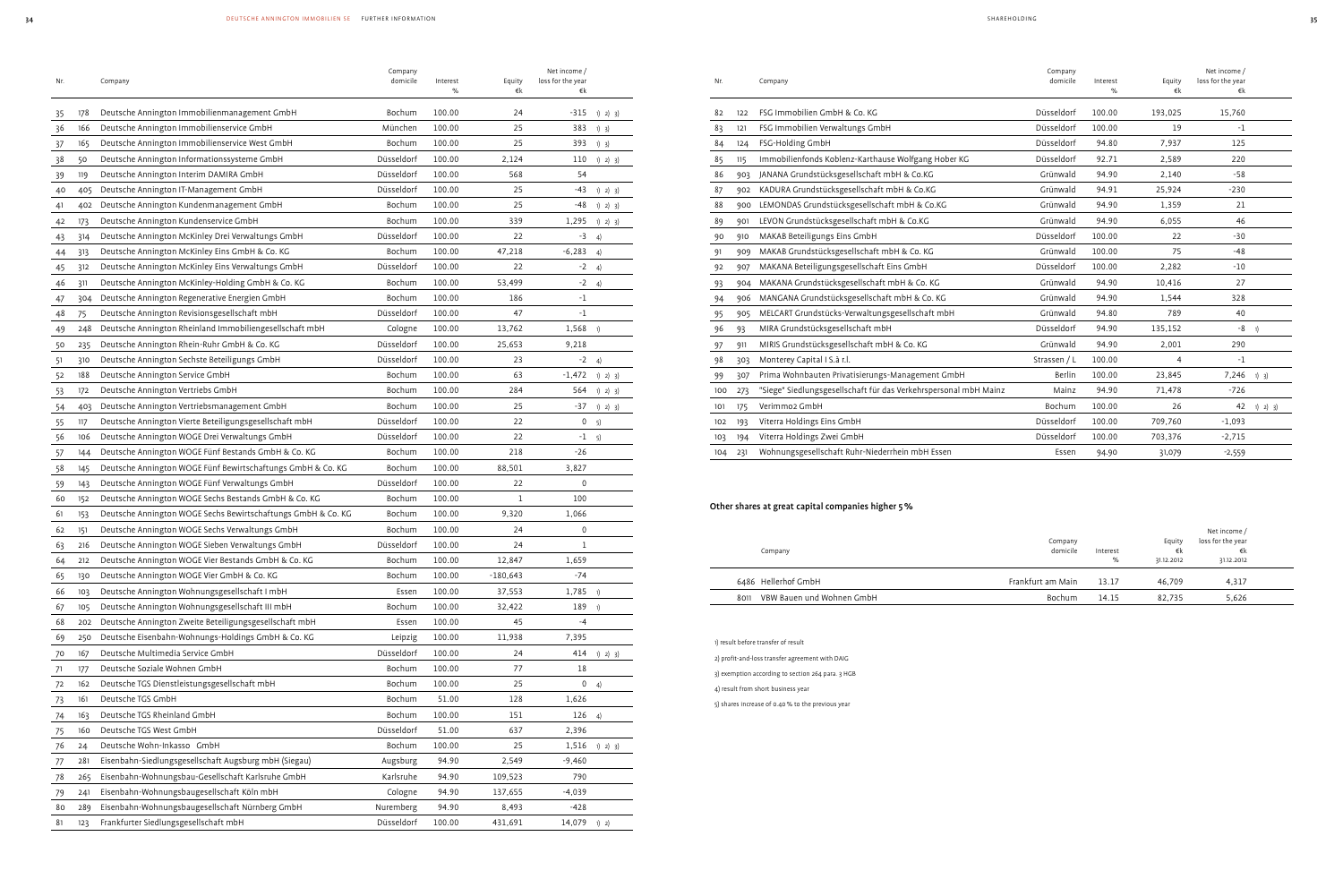## Responsibility Statement

"To the best of our knowledge and in accordance with the applicable reporting principles, the consolidated financial statements give a true and fair view of the Group's net assets, financial and results of operations, and the combined Group management report includes a fair view of the business development including the results and the position of the Group, together with a description of the principal opportunities and risks associated with the expected development of the Group in the remainder of the financial year."

Rolf Buch Klaus Freiberg Dr A. Stefan Kirsten

## Auditor's Report

Independent Auditor's Report

We have audited the annual financial statements, comprising the balance sheet, the income statement and the notes to the financial statements, together with the bookkeeping system, and the combined management report of Deutsche Annington Immobilien SE, Düsseldorf, for the financial year from January 1 to December 31, 2013. The maintenance of the books and records and the preparation of the annual financial statements and combined management report in accordance with German commercial law and supplementary provisions of the articles of association are the responsibility of the Company's executive board. Our responsibility is to express an opinion on the annual financial statements, together with the bookkeeping system, and the combined management report based on our audit.

Dr. Hain Salzmann Wirtschaftsprüfer Wirtschaftsprüferin [German Public Auditor] [German Public Auditor]

We conducted our audit of the annual financial statements in accordance with Section 317 of the German Commercial Code [HGB] and the generally accepted standards for the audit of financial statements promulgated by the German Institute of Public Auditors [IDW].Those standards require that we plan and perform the audit such that misstatements materially affecting the presentation of the net assets, financial position and results of operations in the annual financial statements in accordance with German principles of proper accounting and in the combined management report are detected with reasonable assurance. Knowledge of the business activities and the economic and legal environment of the Company and expectations as to possible misstatements are taken into account in the determination of audit procedures. The effectiveness of the accounting-related internal control system and the evidence supporting the disclosures in the books and records, the annual financial statements and the combined management report are examined primarily on a test basis within the framework of the audit. The audit includes assessing the accounting principles used and significant estimates made by the executive board, as well as evaluating the overall presentation of the annual financial statements and combined management report. We believe that our audit provides a reasonable basis for our opinion.

Our audit has not led to any reservations.

In our opinion, based on the findings of our audit, the annual financial statements comply with the legal requirements and the provisions of the Company's articles of association and give a true and fair view of the net assets, financial position and results of operations of the Company in accordance with German principles of proper accounting. The combined management report is consistent with the annual financial statements and as a whole provides a suitable view of the Company's position and suitably presents the opportunities and risks of future development.

Essen, February 28, 2014 KPMG AG Wirtschaftsprüfungsgesellschaft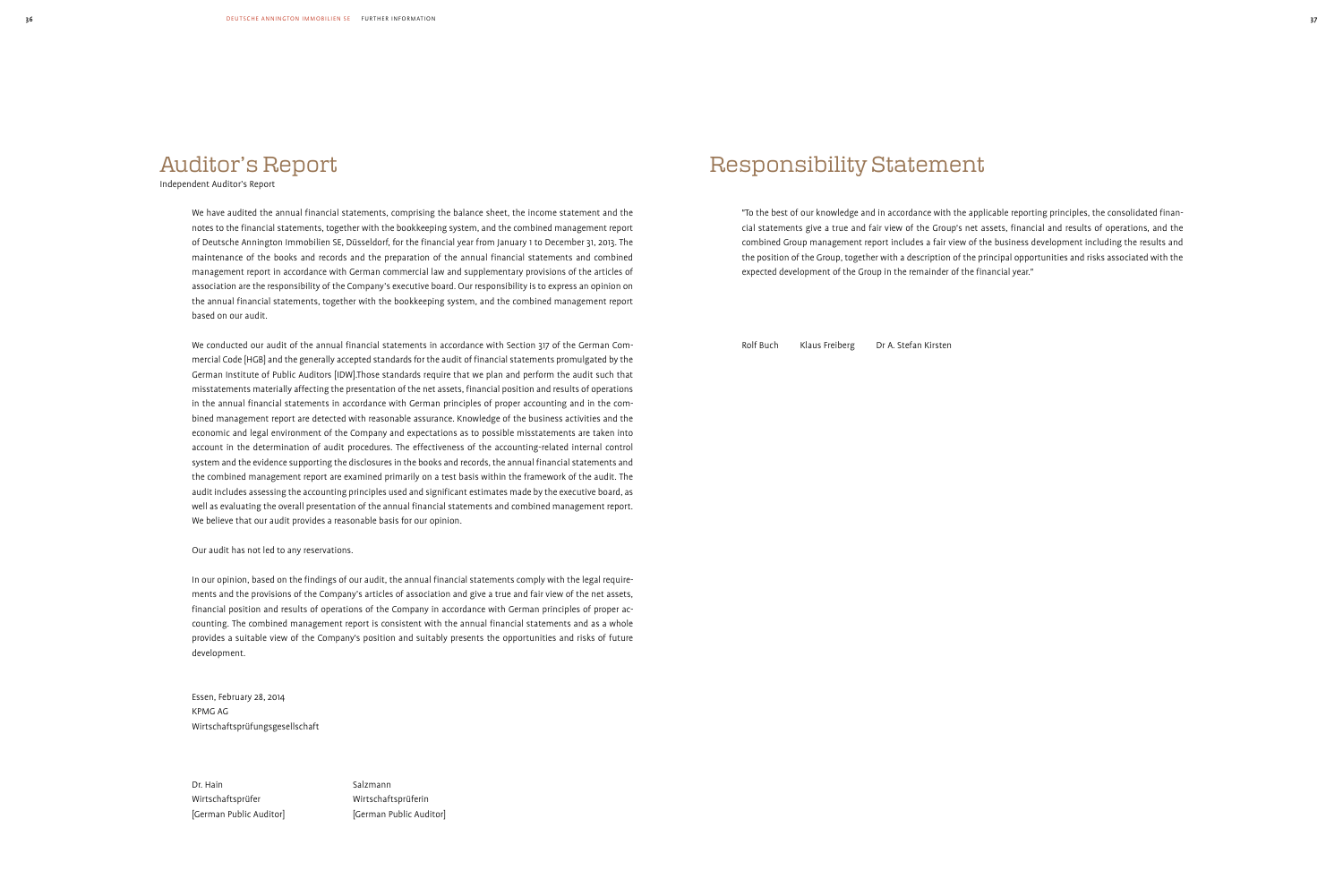# **Contact**

### **Deutsche Annington Immobilien SE**

Philippstrasse 3 44803 Bochum Germany

Phone +49 234 314– 0 Fax +49 234 314– 1314 info@deutsche-annington.com www.deutsche-annington.com

### **your contacts**

Corporate Communications Klaus Markus Head of Corporate Communications Phone +49 234 314 1149 Fax +49 234 314 1309 E-Mail: klaus.markus@deutsche-annington.com

Investor Relations Thomas Eisenlohr CFA, Head of Investor Relations Phone +49 234 314 2384 Fax +49 234 314 2884

| April 30, 2014   | Interim Report Q1 2014 |
|------------------|------------------------|
| Mai 12, 2014     | Annual General Meeting |
| Juli 31, 2014    | Interim Report H1 2014 |
| Oktober 30, 2014 | Interim Report Q3 2014 |

### Imprint

Published by the Management Board of Deutsche Annington Immobilien SE Status: February 2014 © Deutsche Annington Immobilien SE, Bochum, Germany

## Financial Calendar